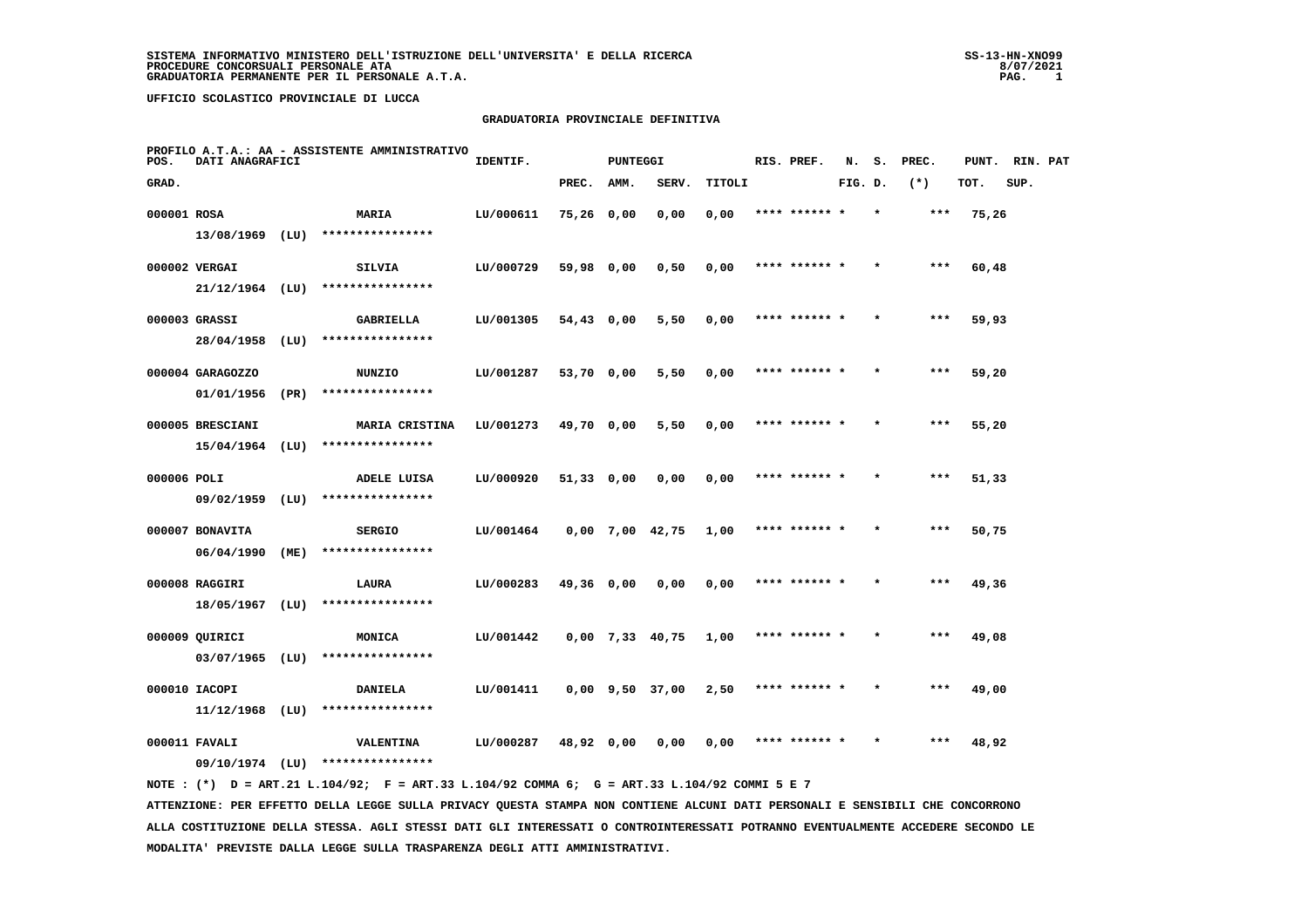# **GRADUATORIA PROVINCIALE DEFINITIVA**

| POS.         | DATI ANAGRAFICI    |      | PROFILO A.T.A.: AA - ASSISTENTE AMMINISTRATIVO | IDENTIF.  |            | <b>PUNTEGGI</b> |                               |        | RIS. PREF.    | N.      | s. | PREC. | PUNT. | RIN. PAT |  |
|--------------|--------------------|------|------------------------------------------------|-----------|------------|-----------------|-------------------------------|--------|---------------|---------|----|-------|-------|----------|--|
| GRAD.        |                    |      |                                                |           | PREC.      | AMM.            | SERV.                         | TITOLI |               | FIG. D. |    | $(*)$ | TOT.  | SUP.     |  |
|              | 000012 GIOVANNETTI |      | <b>GIOVANNA</b>                                | LU/001289 | 43,40 0,00 |                 | 5,50                          | 0,00   | **** ****** * |         |    | ***   | 48,90 |          |  |
|              | 13/07/1971 (FE)    |      | ****************                               |           |            |                 |                               |        |               |         |    |       |       |          |  |
|              | 000013 GIORDANO    |      | <b>NUNZIA</b>                                  | LU/001382 |            |                 | $0,00$ 7,40 37,00             | 2,50   | **** ****** * |         |    | ***   | 46,90 |          |  |
|              | 29/05/1962 (NA)    |      | ****************                               |           |            |                 |                               |        |               |         |    |       |       |          |  |
|              | 000014 FANUCCHI    |      | <b>SANDRA</b>                                  | LU/001463 |            |                 | $0,00 \quad 6,10 \quad 37,80$ | 2,50   | **** ****** * |         |    | $***$ | 46,40 |          |  |
|              | 10/08/1962         | (LU) | ****************                               |           |            |                 |                               |        |               |         |    |       |       |          |  |
|              | 000015 NARDINI     |      | LUCIA                                          | LU/001399 |            |                 | $0,00 \quad 6,67 \quad 38,50$ | 1,00   | **** ****** * |         |    | ***   | 46,17 |          |  |
|              | 13/08/1962         | (LU) | ****************                               |           |            |                 |                               |        |               |         |    |       |       |          |  |
|              | 000016 FRANCHINI   |      | <b>MARTA</b>                                   | LU/001451 |            |                 | $0,00$ 6,67 37,00             | 1,50   | **** ****** * |         |    | $***$ | 45,17 |          |  |
|              | 28/11/1965         | (LU) | ****************                               |           |            |                 |                               |        |               |         |    |       |       |          |  |
|              | 000017 MONGUZZI    |      | <b>SUSANNA</b>                                 | LU/001434 |            |                 | 0,00 7,50 36,55               | 1,00   | **** ****** * |         |    | $***$ | 45,05 |          |  |
|              | 22/11/1962         | (FI) | ****************                               |           |            |                 |                               |        |               |         |    |       |       |          |  |
|              | 000018 LAZZARI     |      | ILARIA                                         | LU/001415 |            |                 | $0,00$ 7,00 36,70             | 1,00   | **** ****** * |         |    | ***   | 44,70 |          |  |
|              | $03/02/1968$ (LU)  |      | ****************                               |           |            |                 |                               |        |               |         |    |       |       |          |  |
| 000019 BACCI |                    |      | <b>FRANCA</b>                                  | LU/001445 |            |                 | $0,00$ 8,67 34,70             | 1,00   | **** ****** * |         |    | ***   | 44,37 |          |  |
|              | $30/12/1959$ (LU)  |      | ****************                               |           |            |                 |                               |        |               |         |    |       |       |          |  |
|              | 000020 MARTINELLI  |      | ANNA CHIARA                                    | LU/001453 |            |                 | $0,00 \quad 6,30 \quad 34,55$ | 3,50   | **** ****** * |         |    | ***   | 44,35 |          |  |
|              | 12/08/1961         | (LU) | ****************                               |           |            |                 |                               |        |               |         |    |       |       |          |  |
|              | 000021 GRASSI      |      | <b>DORELLA</b>                                 | LU/001403 |            |                 | $0,00 \quad 6,00 \quad 37,10$ | 1,00   | **** ****** * |         |    | ***   | 44,10 |          |  |
|              | 15/06/1961 (LU)    |      | ****************                               |           |            |                 |                               |        |               |         |    |       |       |          |  |
|              | 000022 FORMISANO   |      | <b>STEFANO</b>                                 | LU/001252 | 38,50 0,00 |                 | 4,00                          | 1,50   | **** ****** * |         |    | ***   | 44,00 |          |  |
|              | 14/12/1975         | (NA) | ****************                               |           |            |                 |                               |        |               |         |    |       |       |          |  |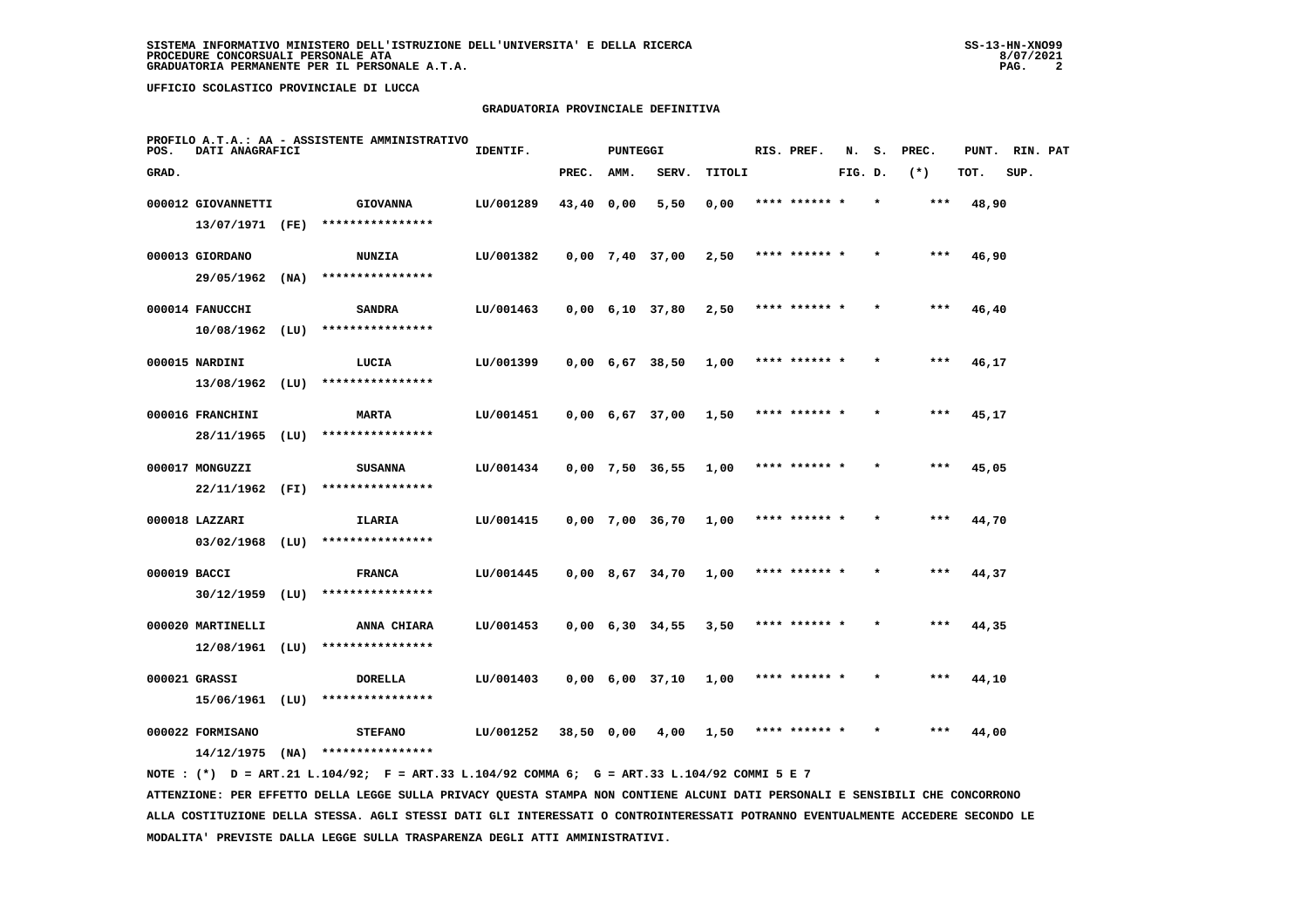### **GRADUATORIA PROVINCIALE DEFINITIVA**

| POS.        | DATI ANAGRAFICI    |      | PROFILO A.T.A.: AA - ASSISTENTE AMMINISTRATIVO | IDENTIF.  |              | <b>PUNTEGGI</b> |                   |        | RIS. PREF.    | N.      | s. | PREC. | PUNT. | RIN. PAT |  |
|-------------|--------------------|------|------------------------------------------------|-----------|--------------|-----------------|-------------------|--------|---------------|---------|----|-------|-------|----------|--|
| GRAD.       |                    |      |                                                |           | PREC.        | AMM.            | SERV.             | TITOLI |               | FIG. D. |    | $(*)$ | TOT.  | SUP.     |  |
|             | 000023 GIORDANO    |      | AMALIA                                         | LU/001456 |              |                 | $0,00$ 6,00 37,40 | 0,00   | **** ****** * |         |    | ***   | 43,40 |          |  |
|             | 12/10/1963         | (CT) | ****************                               |           |              |                 |                   |        |               |         |    |       |       |          |  |
|             | 000024 LENZARINI   |      | <b>FRANCESCA</b>                               | LU/001260 | 37,60 0,00   |                 | 5,50              | 0,00   | **** ****** * |         |    | $***$ | 43,10 |          |  |
|             | 12/04/1975         | (LU) | ****************                               |           |              |                 |                   |        |               |         |    |       |       |          |  |
|             | 000025 BIAGIONI    |      | PATRIZIA                                       | LU/001416 |              |                 | $0,00$ 6,60 36,10 | 0,00   | **** ****** * |         |    | $***$ | 42,70 |          |  |
|             | 10/07/1964         | (LU) | ****************                               |           |              |                 |                   |        |               |         |    |       |       |          |  |
|             | 000026 CHECCHI     |      | <b>ALFONSO</b>                                 | LU/000171 | $37,55$ 0,00 |                 | 0,00              | 0,00   | **** ****** * |         |    | ***   | 37,55 |          |  |
|             | 28/03/1969 (LI)    |      | ****************                               |           |              |                 |                   |        |               |         |    |       |       |          |  |
| 000027 SIMI |                    |      | SONIA                                          | LU/001452 |              |                 | $0,00$ 6,10 29,25 | 1,00   | **** ****** * |         |    | $***$ | 36,35 |          |  |
|             | $15/06/1963$ (LU)  |      | ****************                               |           |              |                 |                   |        |               |         |    |       |       |          |  |
|             | 000028 BIAGIOTTI   |      | <b>FRANCESCA</b>                               | LU/001324 | 30,60 0,00   |                 | 5,50              | 0,00   | **** ****** * |         |    | ***   | 36,10 |          |  |
|             | $14/12/1978$ (LI)  |      | ****************                               |           |              |                 |                   |        |               |         |    |       |       |          |  |
|             | 000029 RAMACCIOTTI |      | SILVIA                                         | LU/001349 | 29,75 0,00   |                 | 5,50              | 0,00   | **** ****** * |         |    | $***$ | 35,25 |          |  |
|             | 17/05/1971 (LU)    |      | ****************                               |           |              |                 |                   |        |               |         |    |       |       |          |  |
|             | 000030 MARTINELLI  |      | <b>SONIA</b>                                   | LU/000868 | 34,81 0,00   |                 | 0,00              | 0,00   | **** ****** * |         |    | ***   | 34,81 |          |  |
|             | 05/05/1969         | (LU) | ****************                               |           |              |                 |                   |        |               |         |    |       |       |          |  |
|             | 000031 SILVESTRE   |      | <b>DANILO</b>                                  | LU/001429 |              |                 | $0,00$ 7,17 22,90 | 4,00   | **** ****** * |         |    | $***$ | 34,07 |          |  |
|             | 03/03/1970         | (TA) | ****************                               |           |              |                 |                   |        |               |         |    |       |       |          |  |
|             | 000032 DI MARCO    |      | <b>ROBERTA</b>                                 | LU/001389 |              |                 | $0,00$ 8,00 24,80 | 1,00   | **** ****** * |         |    | ***   | 33,80 |          |  |
|             | 02/09/1966         | (LU) | ****************                               |           |              |                 |                   |        |               |         |    |       |       |          |  |
|             | 000033 SILVESTRE   |      | ANNA                                           | LU/001376 |              |                 | $0,00$ 8,83 20,45 | 3,00   | **** ****** * |         |    | ***   | 32,28 |          |  |
|             | 16/08/1978         | (TA) | ****************                               |           |              |                 |                   |        |               |         |    |       |       |          |  |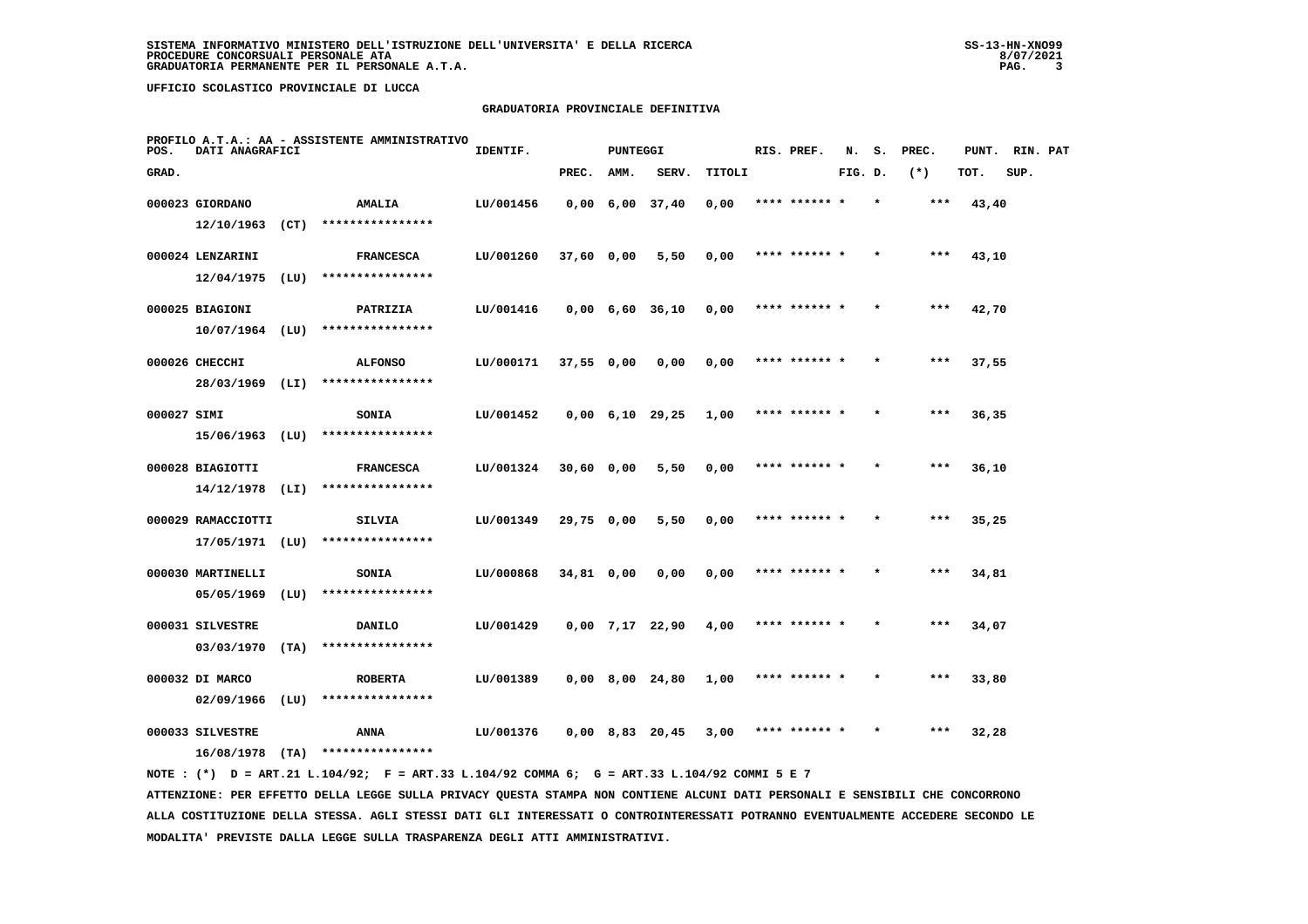# **GRADUATORIA PROVINCIALE DEFINITIVA**

| POS.         | DATI ANAGRAFICI              |      | PROFILO A.T.A.: AA - ASSISTENTE AMMINISTRATIVO | IDENTIF.  |              | PUNTEGGI |                               |        | RIS. PREF.    | N.      |         | S. PREC. | PUNT. RIN. PAT |      |  |
|--------------|------------------------------|------|------------------------------------------------|-----------|--------------|----------|-------------------------------|--------|---------------|---------|---------|----------|----------------|------|--|
| GRAD.        |                              |      |                                                |           | PREC.        | AMM.     | SERV.                         | TITOLI |               | FIG. D. |         | $(*)$    | TOT.           | SUP. |  |
| 000034 GUIDI |                              |      | GIOVANNI                                       | LU/001342 | $26,75$ 0,00 |          | 4,30                          | 1,00   | **** ******   |         |         | ***      | 32,05          |      |  |
|              | $05/12/1958$ (LU)            |      | ****************                               |           |              |          |                               |        |               |         |         |          |                |      |  |
|              | 000035 VITALE                |      | <b>SERENA</b>                                  | LU/001258 | 24,50 0,00   |          | 5,50                          | 0,00   | **** ****** * |         |         | $***$    | 30,00          |      |  |
|              | $20/07/1972$ (NA)            |      | ****************                               |           |              |          |                               |        |               |         |         |          |                |      |  |
| 000036 BARP  |                              |      | MONICA                                         | LU/001354 | 24,80 0,00   |          | 4,50                          | 0,00   | **** ****** * |         | $\star$ | ***      | 29,30          |      |  |
|              | 31/01/1978 (PI)              |      | ****************                               |           |              |          |                               |        |               |         |         |          |                |      |  |
|              | 000037 MARTINI               |      | ILARIA                                         | LU/000192 | 29,13 0,00   |          | 0,00                          | 0,00   | **** ****** * |         |         | $***$    | 29,13          |      |  |
|              | $01/10/1970$ (LU)            |      | ****************                               |           |              |          |                               |        |               |         |         |          |                |      |  |
| 000038 AVETA |                              |      | ANNA                                           | LU/001378 |              |          | $0,00$ 7,50 19,25             | 1,00   | **** ****** * |         |         | $***$    | 27,75          |      |  |
|              | $24/12/1971$ (NA)            |      | ****************                               |           |              |          |                               |        |               |         |         |          |                |      |  |
|              | 000039 DEL MUGNAIO           |      | <b>SONIA</b>                                   | LU/001397 |              |          | $0,00$ $9,00$ $15,55$         | 2,00   | **** ****** * |         |         | $***$    | 26,55          |      |  |
|              | 26/07/1975                   | (LU) | ****************                               |           |              |          |                               |        |               |         |         |          |                |      |  |
|              | 000040 BIANCHINI             |      | <b>ELISABETTA</b>                              | LU/000169 | $26,51$ 0,00 |          | 0,00                          | 0,00   |               |         |         | ***      | 26,51          |      |  |
|              | 16/07/1966                   | (LU) | ****************                               |           |              |          |                               |        |               |         |         |          |                |      |  |
|              | 000041 D'ASCIA               |      | <b>PASQUALE</b>                                | LU/001311 | $21,60$ 0,00 |          | 4,50                          | 0,00   | **** ****** * |         |         | $***$    | 26,10          |      |  |
|              | 06/02/1969                   | (NA) | ****************                               |           |              |          |                               |        |               |         |         |          |                |      |  |
|              | 000042 QUILICI               |      | ILARIA                                         | LU/001436 |              |          | $0,00$ 8,67 15,00             | 1,80   | **** ****** * |         | $\star$ | ***      | 25,47          |      |  |
|              | 21/03/1973                   | (LU) | ****************                               |           |              |          |                               |        |               |         |         |          |                |      |  |
|              |                              |      |                                                |           |              |          |                               |        | **** ****** * |         |         | $***$    |                |      |  |
|              | 000043 CARBONE<br>27/09/1988 | (RM) | <b>ANTONINO</b><br>****************            | LU/001387 |              |          | $0,00$ 8,40 12,50             | 4,30   |               |         |         |          | 25,20          |      |  |
|              |                              |      |                                                |           |              |          |                               |        |               |         |         |          |                |      |  |
|              | 000044 ANGELI                |      | <b>MARA</b>                                    | LU/001446 |              |          | $0,00 \quad 6,80 \quad 16,25$ | 1,00   | **** ****** * |         |         | ***      | 24,05          |      |  |
|              | 01/03/1991                   | (LU) | ****************                               |           |              |          |                               |        |               |         |         |          |                |      |  |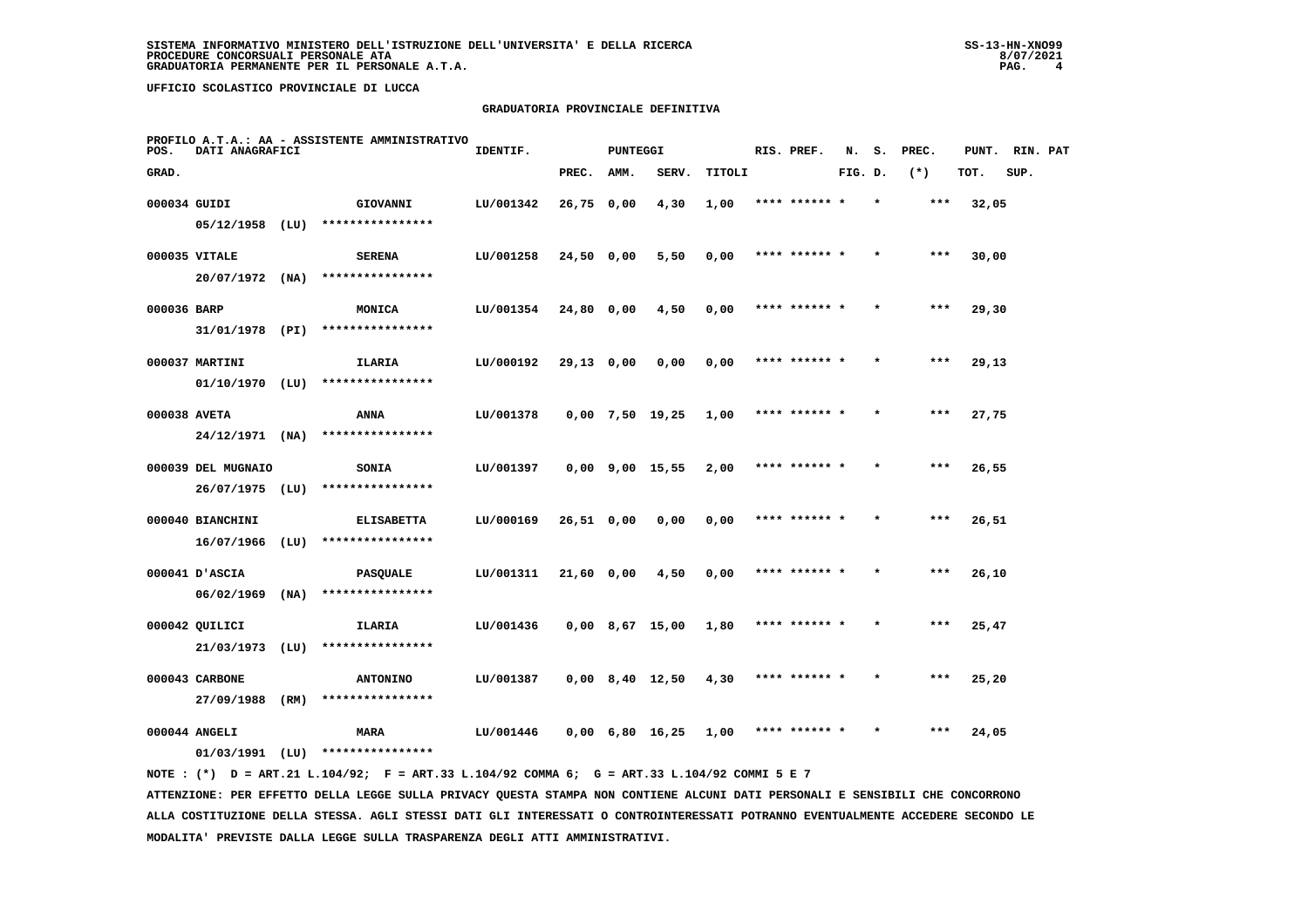### **GRADUATORIA PROVINCIALE DEFINITIVA**

| POS.  | DATI ANAGRAFICI  |      | PROFILO A.T.A.: AA - ASSISTENTE AMMINISTRATIVO                                              | IDENTIF.  |            | PUNTEGGI |                   |        | RIS. PREF.    |         |         | N. S. PREC. | PUNT. RIN. PAT |      |  |
|-------|------------------|------|---------------------------------------------------------------------------------------------|-----------|------------|----------|-------------------|--------|---------------|---------|---------|-------------|----------------|------|--|
| GRAD. |                  |      |                                                                                             |           | PREC.      | AMM.     | SERV.             | TITOLI |               | FIG. D. |         | $(*)$       | TOT.           | SUP. |  |
|       | 000045 CIFARELLI |      | NICOLETTA FABIOL LU/000731                                                                  |           | 23,44 0,00 |          | 0,00              | 0,00   | **** ****** * |         | $\star$ | ***         | 23,44          |      |  |
|       | 19/11/1961       | (LU) | ****************                                                                            |           |            |          |                   |        |               |         |         |             |                |      |  |
|       | 000046 ARRUZZOLO |      | <b>DOMENICO</b>                                                                             | LU/001457 |            |          | $0,00$ 6,80 11,75 | 0,00   | **** ****** * |         | $\star$ | ***         | 18,55          |      |  |
|       | 03/01/1995       | (RC) | ****************                                                                            |           |            |          |                   |        |               |         |         |             |                |      |  |
|       | 000047 GALGANI   |      | SILVIA                                                                                      | LU/001290 | 8,40 0,00  |          | 4,10              | 0,00   | **** ****** * |         | $\star$ | ***         | 12,50          |      |  |
|       | 31/03/1968       | (LU) | ****************                                                                            |           |            |          |                   |        |               |         |         |             |                |      |  |
|       |                  |      | NOTE: (*) D = ART.21 L.104/92; F = ART.33 L.104/92 COMMA 6; G = ART.33 L.104/92 COMMI 5 E 7 |           |            |          |                   |        |               |         |         |             |                |      |  |

 **ATTENZIONE: PER EFFETTO DELLA LEGGE SULLA PRIVACY QUESTA STAMPA NON CONTIENE ALCUNI DATI PERSONALI E SENSIBILI CHE CONCORRONO ALLA COSTITUZIONE DELLA STESSA. AGLI STESSI DATI GLI INTERESSATI O CONTROINTERESSATI POTRANNO EVENTUALMENTE ACCEDERE SECONDO LE MODALITA' PREVISTE DALLA LEGGE SULLA TRASPARENZA DEGLI ATTI AMMINISTRATIVI.**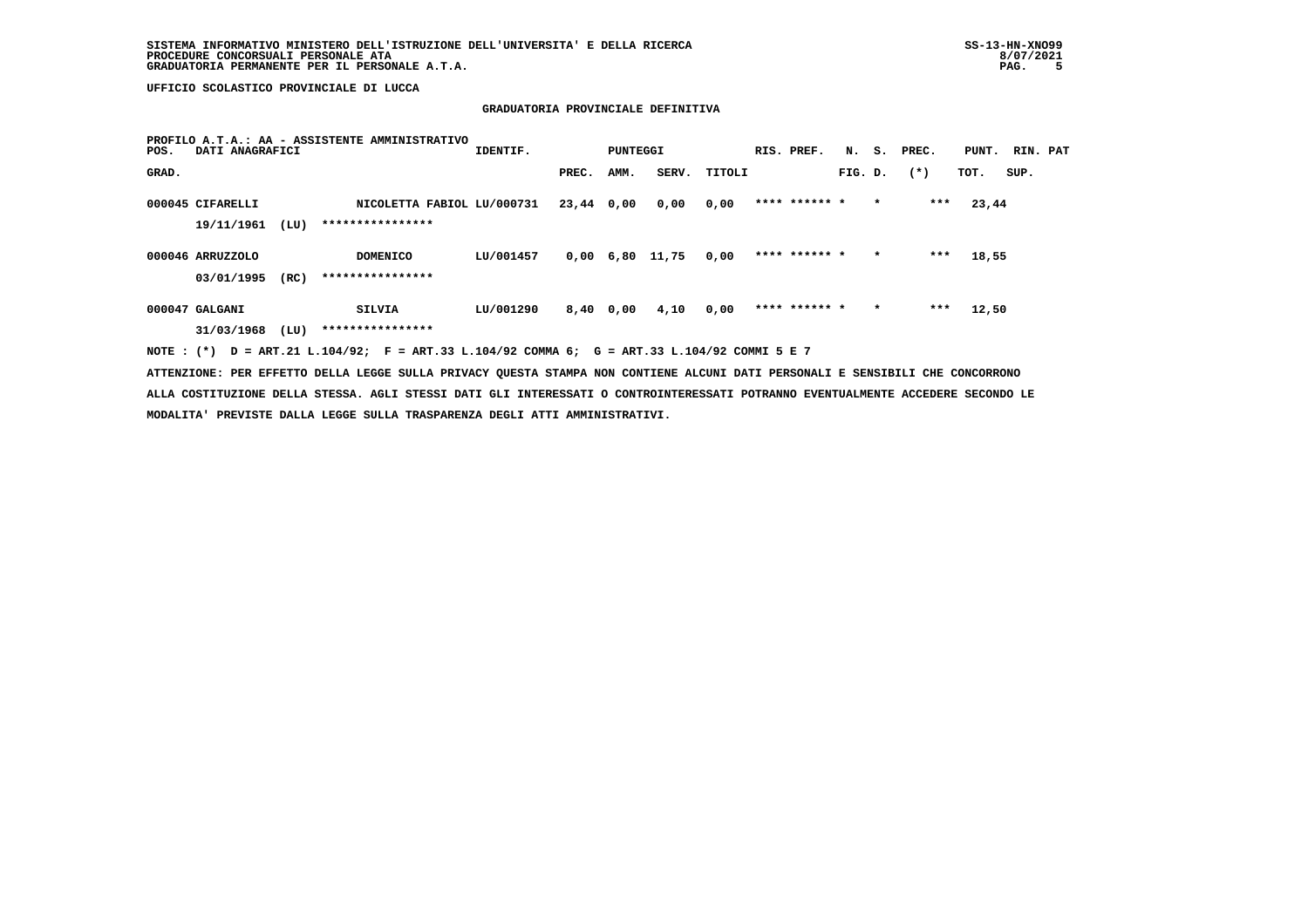### **GRADUATORIA PROVINCIALE DEFINITIVA**

| POS.         | DATI ANAGRAFICI         | PROFILO A.T.A.: AT - ASSISTENTE TECNICO                                                                                       | IDENTIF.                                         |            | <b>PUNTEGGI</b>   |                       |        | RIS. PREF.    |         | N. S. | PREC. | PUNT. RIN. PAT |      |  |
|--------------|-------------------------|-------------------------------------------------------------------------------------------------------------------------------|--------------------------------------------------|------------|-------------------|-----------------------|--------|---------------|---------|-------|-------|----------------|------|--|
| GRAD.        |                         |                                                                                                                               |                                                  | PREC.      | AMM.              | SERV.                 | TITOLI |               | FIG. D. |       | $(*)$ | TOT.           | SUP. |  |
|              | 000001 BERTINI          | <b>UMBERTO</b>                                                                                                                | LU/000717                                        | 59,40 0,00 |                   | 0,55                  | 0,00   | **** ****** * |         |       | $***$ | 59,95          |      |  |
|              | 08/04/1966 (LU)         | ****************                                                                                                              | AREE DI LABORATORIO POSSEDUTE: AR02 AR08         |            |                   |                       |        |               |         |       |       |                |      |  |
|              | 000002 CECCONI          | <b>DANIELE</b>                                                                                                                | LU/000243                                        | 56,60 0,00 |                   | 0,00                  | 0,00   | **** ****** * |         |       | $***$ | 56,60          |      |  |
|              | $02/09/1959$ (LU)       | ****************                                                                                                              | AREE DI LABORATORIO POSSEDUTE: AR02 AR08         |            |                   |                       |        |               |         |       |       |                |      |  |
| 000003 BARRA |                         | VALERIO                                                                                                                       | LU/000716                                        |            | 42,55 0,00 0,00   |                       | 0,00   | **** ****** * |         |       | ***   | 42,55          |      |  |
|              | 10/01/1972 (PZ)         | ****************                                                                                                              | AREE DI LABORATORIO POSSEDUTE: AR02 AR08         |            |                   |                       |        |               |         |       |       |                |      |  |
|              | 000004 CASTELLINI       | <b>FRANCESCA</b>                                                                                                              | LU/001256                                        |            | 30,45 0,00 4,50   |                       | 0,00   | **** ****** * |         |       | ***   | 34,95          |      |  |
|              | 28/09/1983 (LU)         | ****************                                                                                                              | AREE DI LABORATORIO POSSEDUTE: AR21              |            |                   |                       |        |               |         |       |       |                |      |  |
|              | 000005 MIHALOVICOVA     | <b>JANA</b>                                                                                                                   | LU/000805                                        |            | 33,70 0,00        | 0,55                  | 0,00   |               |         |       |       | 34,25          |      |  |
|              | 03/07/1971 (EE)         | ****************                                                                                                              | AREE DI LABORATORIO POSSEDUTE: AR20              |            |                   |                       |        |               |         |       |       |                |      |  |
|              | 000006 AMBROSINI NOBILI |                                                                                                                               | MARIA GIUSEPPINA LU/000600                       | 34,17 0,00 |                   | 0,00                  | 0,00   |               |         |       |       | 34,17          |      |  |
|              |                         | 26/11/1965 (SP) ****************                                                                                              | AREE DI LABORATORIO POSSEDUTE: AR08              |            |                   |                       |        |               |         |       |       |                |      |  |
|              |                         |                                                                                                                               |                                                  |            |                   |                       |        |               |         |       |       |                |      |  |
|              | 000007 PARDINI          | VALENTINA                                                                                                                     | LU/000761                                        | 32,00 0,00 |                   | 0.00                  | 0.00   |               |         |       |       | 32,00          |      |  |
|              |                         | 20/08/1973 (LU) ****************                                                                                              | AREE DI LABORATORIO POSSEDUTE: AR02 AR08         |            |                   |                       |        |               |         |       |       |                |      |  |
| 000008 SAIU  |                         | MICHELA                                                                                                                       | LU/001217                                        | 28,74 0,00 |                   | 0,90                  | 0,00   |               |         |       |       | 29,64          |      |  |
|              |                         | $10/08/1985$ (CA) ****************                                                                                            | AREE DI LABORATORIO POSSEDUTE: AR20              |            |                   |                       |        |               |         |       |       |                |      |  |
|              | 000009 BALDUCCI         | <b>PAOLA</b>                                                                                                                  | LU/001237                                        |            | $26,65$ 0,00 2,30 |                       | 0,00   | **** ****** * |         |       |       | 28,95          |      |  |
|              | 23/11/1965 (LU)         | ****************                                                                                                              | AREE DI LABORATORIO POSSEDUTE: AR10              |            |                   |                       |        |               |         |       |       |                |      |  |
|              | 000010 ROCCHI           | <b>SELENE</b>                                                                                                                 | LU/001471                                        |            |                   | 0,00 10,00 14,25      | 4,00   | **** ****** * |         |       | ***   | 28,25          |      |  |
|              | 21/10/1991 (LU)         | ****************                                                                                                              | AREE DI LABORATORIO POSSEDUTE: AR23 AR28 AR38    |            |                   |                       |        |               |         |       |       |                |      |  |
|              | 000011 SANTO STEFANO    | <b>GIUSEPPE</b>                                                                                                               | LU/001467                                        |            |                   | $0,00$ $9,40$ $13,00$ | 1,80   |               |         |       |       | 24,20          |      |  |
|              |                         | 07/04/1989 (ME) **************** AREE DI LABORATORIO POSSEDUTE: AR02 AR08                                                     |                                                  |            |                   |                       |        |               |         |       |       |                |      |  |
|              |                         | NOTE: (*) D = ART.21 L.104/92; F = ART.33 L.104/92 COMMA 6; G = ART.33 L.104/92 COMMI 5 E 7                                   |                                                  |            |                   |                       |        |               |         |       |       |                |      |  |
|              |                         | ATTENZIONE: PER EFFETTO DELLA LEGGE SULLA PRIVACY QUESTA STAMPA NON CONTIENE ALCUNI DATI PERSONALI E SENSIBILI CHE CONCORRONO |                                                  |            |                   |                       |        |               |         |       |       |                |      |  |
|              |                         |                                                                                                                               | $2000447$ bins ats simproduces a dairmativement. |            |                   |                       |        |               |         |       |       |                |      |  |

 **ALLA COSTITUZIONE DELLA STESSA. AGLI STESSI DATI GLI INTERESSATI O CONTROINTERESSATI POTRANNO EVENTUALMENTE ACCEDERE SECONDO LE MODALITA' PREVISTE DALLA LEGGE SULLA TRASPARENZA DEGLI ATTI AMMINISTRATIVI.**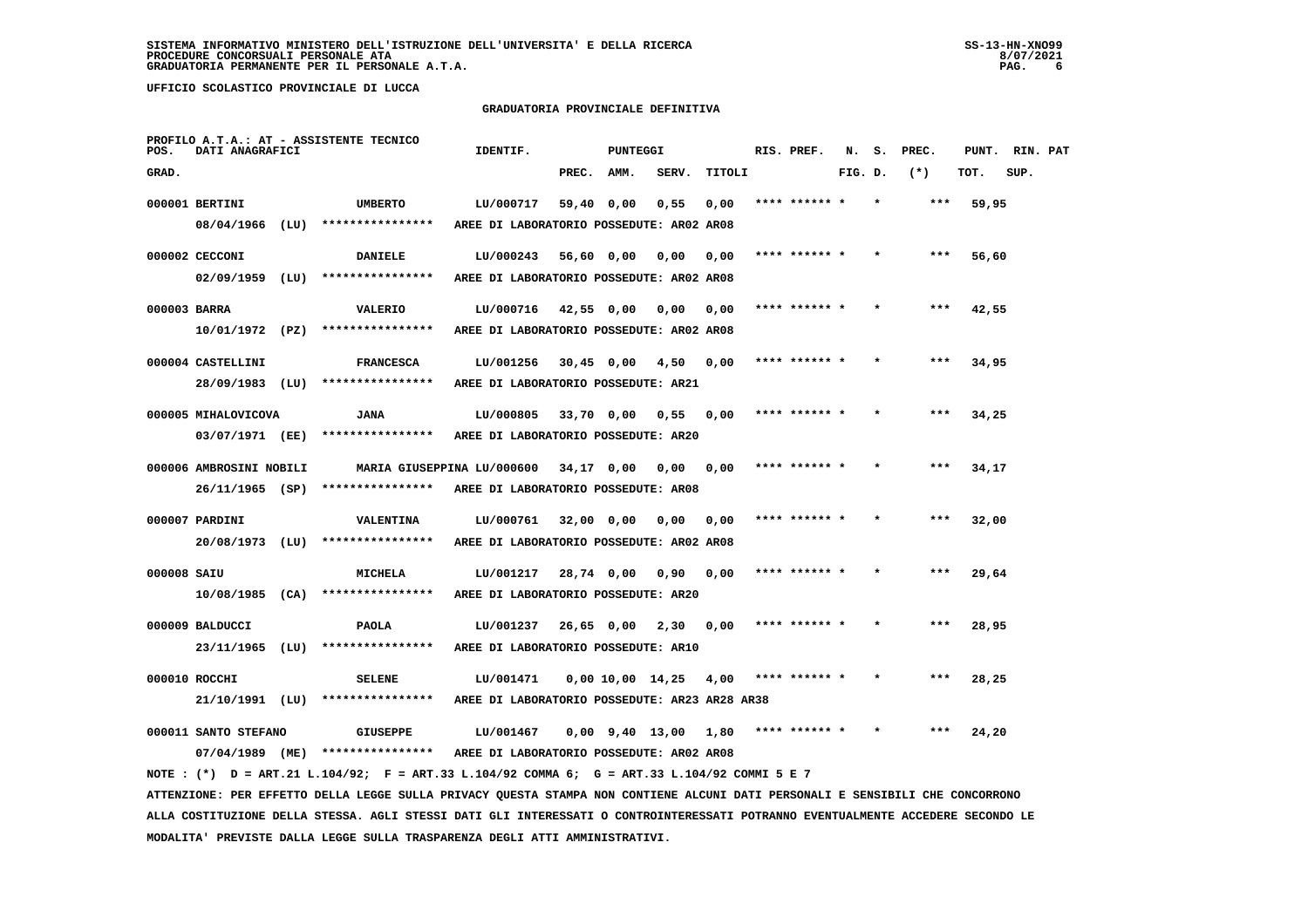### **GRADUATORIA PROVINCIALE DEFINITIVA**

| POS.         | DATI ANAGRAFICI  |      | PROFILO A.T.A.: AT - ASSISTENTE TECNICO                                                     | IDENTIF.                                      |            | PUNTEGGI  |                 |        | RIS. PREF.    |         |         | N. S. PREC. | PUNT. RIN. PAT |      |  |
|--------------|------------------|------|---------------------------------------------------------------------------------------------|-----------------------------------------------|------------|-----------|-----------------|--------|---------------|---------|---------|-------------|----------------|------|--|
| GRAD.        |                  |      |                                                                                             |                                               | PREC.      | AMM.      | SERV.           | TITOLI |               | FIG. D. |         | $(*)$       | TOT.           | SUP. |  |
|              | 000012 DE MARI   |      | <b>ELISA MARIA</b>                                                                          | LU/001470                                     |            |           | 0,00 9,60 12,00 | 2,00   | **** ****** * |         | $\star$ | $***$       | 23,60          |      |  |
|              | 12/09/1984       | (CS) | ****************                                                                            | AREE DI LABORATORIO POSSEDUTE: AR08 AR23 AR38 |            |           |                 |        |               |         |         |             |                |      |  |
|              | 000013 MAZZUCCHI |      | <b>DAMIANO</b>                                                                              | LU/000884                                     | 22,00 0,00 |           | 0,00            | 0.00   | **** ****** * |         | $\star$ | ***         | 22,00          |      |  |
|              | 24/06/1985       | (LU) | ****************                                                                            | AREE DI LABORATORIO POSSEDUTE: AR01 AR08      |            |           |                 |        |               |         |         |             |                |      |  |
| 000014 BIRRA |                  |      | <b>RAFFAELE</b>                                                                             | LU/001468                                     |            |           | 0,00 7,40 12,70 | 0.00   | **** ****** * |         | $\star$ | $***$       | 20,10          |      |  |
|              | 23/07/1989       | (MA) | ****************                                                                            | AREE DI LABORATORIO POSSEDUTE: AR02 AR08      |            |           |                 |        |               |         |         |             |                |      |  |
|              | 000015 GALGANI   |      | SILVIA                                                                                      | LU/001291                                     | 18,33 0,00 |           | 1,30            | 0.00   | **** ****** * |         | $\star$ | ***         | 19,63          |      |  |
|              | 31/03/1968       | (LU) | ****************                                                                            | AREE DI LABORATORIO POSSEDUTE: AR31 AR33      |            |           |                 |        |               |         |         |             |                |      |  |
|              | 000016 D'ASCIA   |      | <b>PASQUALE</b>                                                                             | LU/001312                                     |            | 9,60 0,00 | 0,90            | 0.00   | **** ****** * |         | $\star$ | $***$       | 10,50          |      |  |
|              | 06/02/1969       | (NA) | ****************                                                                            | AREE DI LABORATORIO POSSEDUTE: AR21           |            |           |                 |        |               |         |         |             |                |      |  |
|              |                  |      | NOTE: (*) D = ART.21 L.104/92; F = ART.33 L.104/92 COMMA 6; G = ART.33 L.104/92 COMMI 5 E 7 |                                               |            |           |                 |        |               |         |         |             |                |      |  |

 **ATTENZIONE: PER EFFETTO DELLA LEGGE SULLA PRIVACY QUESTA STAMPA NON CONTIENE ALCUNI DATI PERSONALI E SENSIBILI CHE CONCORRONO ALLA COSTITUZIONE DELLA STESSA. AGLI STESSI DATI GLI INTERESSATI O CONTROINTERESSATI POTRANNO EVENTUALMENTE ACCEDERE SECONDO LE MODALITA' PREVISTE DALLA LEGGE SULLA TRASPARENZA DEGLI ATTI AMMINISTRATIVI.**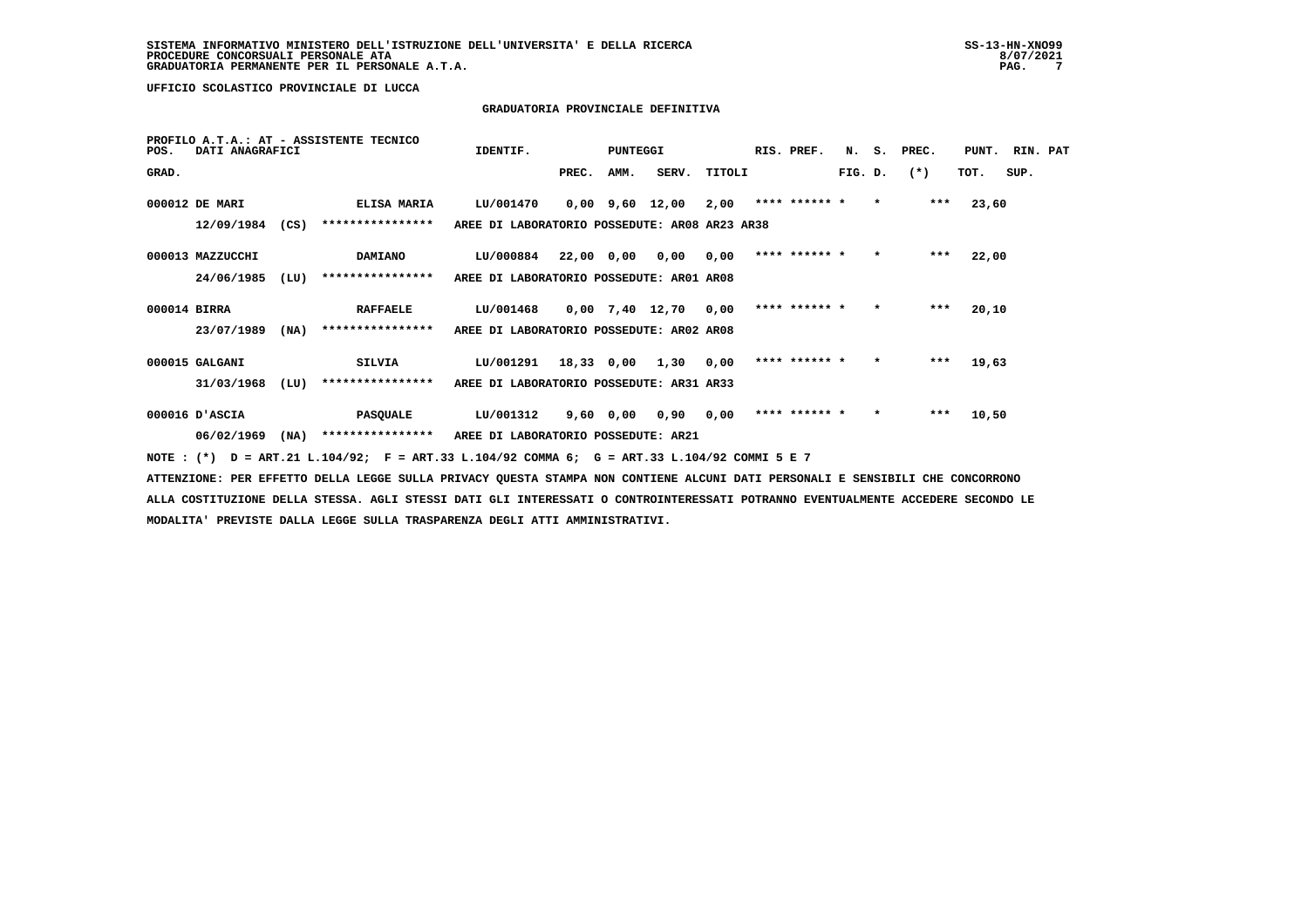**GRADUATORIA PROVINCIALE DEFINITIVA**

 **PROFILO A.T.A.: CO - CUOCO**

 **NON CI SONO ASPIRANTI DA STAMPARE**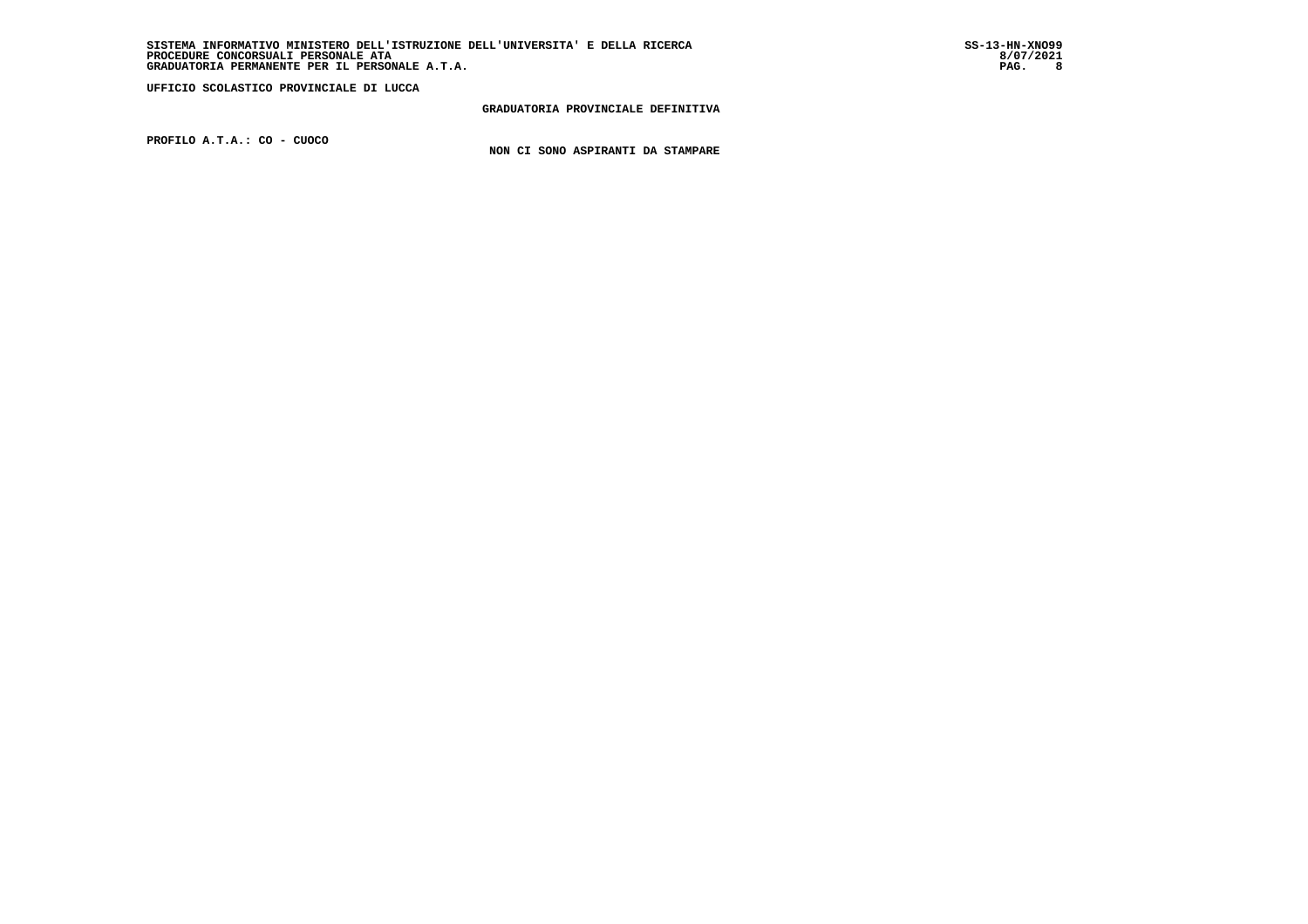### **GRADUATORIA PROVINCIALE DEFINITIVA**

 **PROFILO A.T.A.: CR - COLLABORATORE SCOLASTICO TECNICO (ADDETTO AZIENDE AGRARIE) NON CI SONO ASPIRANTI DA STAMPARE**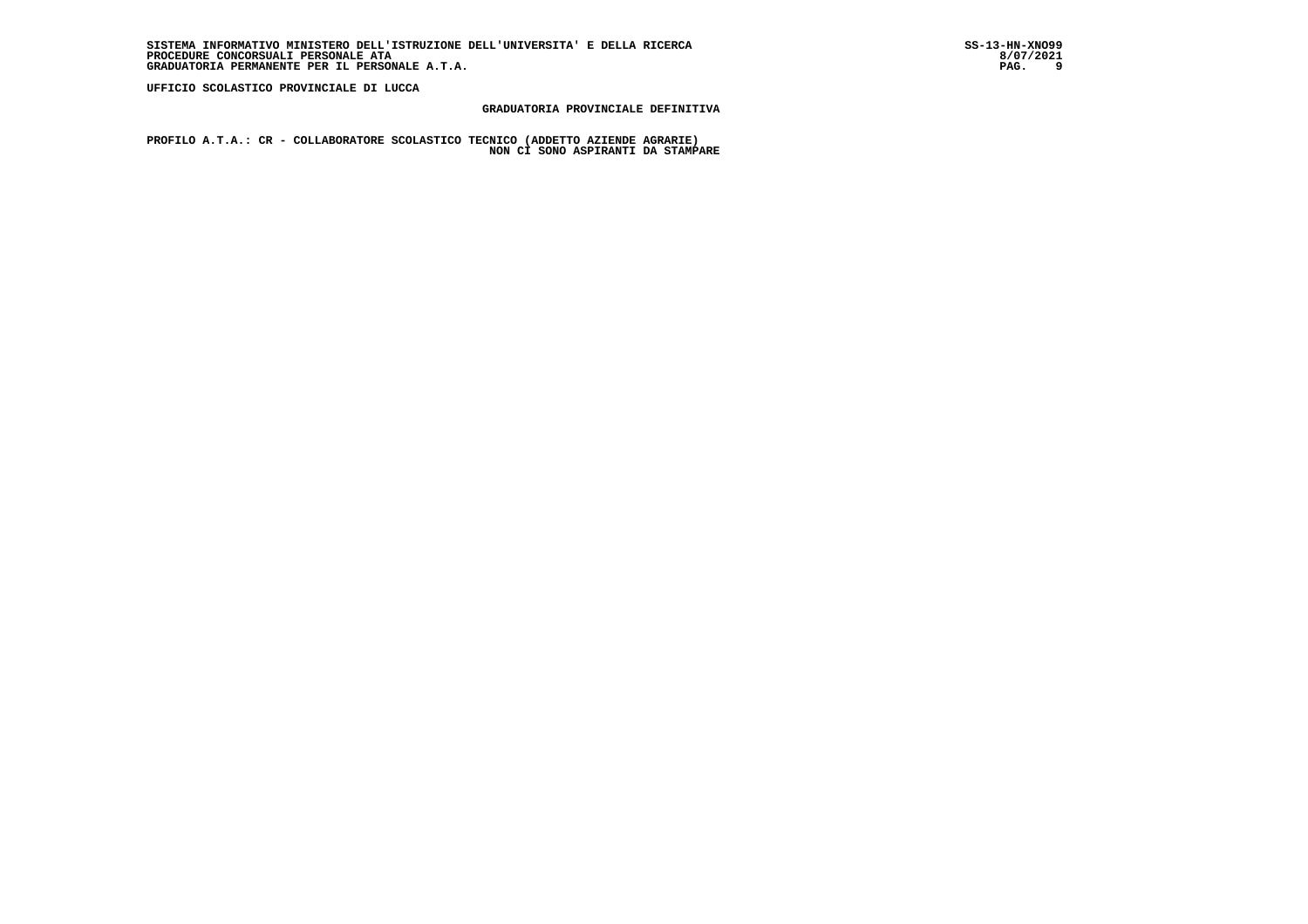### **GRADUATORIA PROVINCIALE DEFINITIVA**

| POS.         | DATI ANAGRAFICI   |      | PROFILO A.T.A.: CS - COLLABORATORE SCOLASTICO | IDENTIF.  |              | <b>PUNTEGGI</b> |                       |        | RIS. PREF.    | N.      | s.      | PREC. | PUNT. | RIN. PAT |  |
|--------------|-------------------|------|-----------------------------------------------|-----------|--------------|-----------------|-----------------------|--------|---------------|---------|---------|-------|-------|----------|--|
| GRAD.        |                   |      |                                               |           | PREC.        | AMM.            | SERV.                 | TITOLI |               | FIG. D. |         | $(*)$ | TOT.  | SUP.     |  |
|              | 000001 BARSOTTI   |      | <b>DUNIA</b>                                  | LU/001412 |              |                 | $0,00$ 2,00 60,75     | 0,00   | **** ****** * |         |         | ***   | 62,75 |          |  |
|              | 31/07/1981 (LI)   |      | ****************                              |           |              |                 |                       |        |               |         |         |       |       |          |  |
|              | 000002 ZERIBELLI  |      | <b>ROSANNA</b>                                | LU/000758 | 41,75 0,00   |                 | 0,00                  | 0,00   | **** ****** * |         |         | $***$ | 41,75 |          |  |
|              | 27/08/1968 (LU)   |      | ****************                              |           |              |                 |                       |        |               |         |         |       |       |          |  |
| 000003 LONGO |                   |      | <b>FRANCESCA</b>                              | LU/000672 | $34,70$ 0,00 |                 | 0,00                  | 0,00   | **** ****** * |         |         | $***$ | 34,70 |          |  |
|              | $02/04/1963$ (VV) |      | ****************                              |           |              |                 |                       |        |               |         |         |       |       |          |  |
| 000004 GERBI |                   |      | <b>FRANCO</b>                                 | LU/001024 | 34,50 0,00   |                 | 0,00                  | 0,00   | **** ****** * |         |         | ***   | 34,50 |          |  |
|              | 10/11/1957 (PI)   |      | ****************                              |           |              |                 |                       |        |               |         |         |       |       |          |  |
|              | 000005 CHIMENTI   |      | <b>ADRIANA</b>                                | LU/000904 | $25,50$ 0,00 |                 | 5,50                  | 0,00   | **** ****** * |         |         | $***$ | 31,00 |          |  |
|              | 10/09/1967        | (LU) | ****************                              |           |              |                 |                       |        |               |         |         |       |       |          |  |
| 000006 FAGNI |                   |      | EMANUELA ROMANA LU/000096                     |           | 31,00 0,00   |                 | 0,00                  | 0,00   | **** ****** * |         |         | $***$ | 31,00 |          |  |
|              | $12/10/1962$ (LU) |      | ****************                              |           |              |                 |                       |        |               |         |         |       |       |          |  |
| 000007 PAOLI |                   |      | DANIELA LUCIA                                 | LU/000335 | 30,80 0,00   |                 | 0,00                  | 0,00   | **** ****** * |         |         | ***   | 30,80 |          |  |
|              | $19/12/1956$ (MS) |      | ****************                              |           |              |                 |                       |        |               |         |         |       |       |          |  |
| 000008 PAOLI |                   |      | <b>MARIANNA</b>                               | LU/001417 |              |                 | $0,00$ $3,00$ $27,50$ | 0,00   |               |         |         | ***   | 30,50 |          |  |
|              | 29/08/1969 (LU)   |      | ****************                              |           |              |                 |                       |        |               |         |         |       |       |          |  |
| 000009 COSCI |                   |      | <b>DANIELA</b>                                | LU/001222 | 25,00 0,00   |                 | 5,50                  | 0,00   | **** ****** * |         |         | $***$ | 30,50 |          |  |
|              | $17/08/1963$ (LU) |      | ****************                              |           |              |                 |                       |        |               |         |         |       |       |          |  |
|              | 000010 LUCIANI    |      | <b>ROBERTA</b>                                | LU/001363 | 25,65 0,00   |                 | 4,50                  | 0,00   | **** ****** * |         | $\star$ | ***   | 30,15 |          |  |
|              | $06/08/1964$ (LU) |      | ****************                              |           |              |                 |                       |        |               |         |         |       |       |          |  |
| 000011 NERI  |                   |      | <b>ISABELLA</b>                               | LU/001208 | 25,50 0,00   |                 | 4,50                  | 0,00   | **** ****** * |         |         | ***   | 30,00 |          |  |
|              | $01/06/1968$ (LU) |      | ****************                              |           |              |                 |                       |        |               |         |         |       |       |          |  |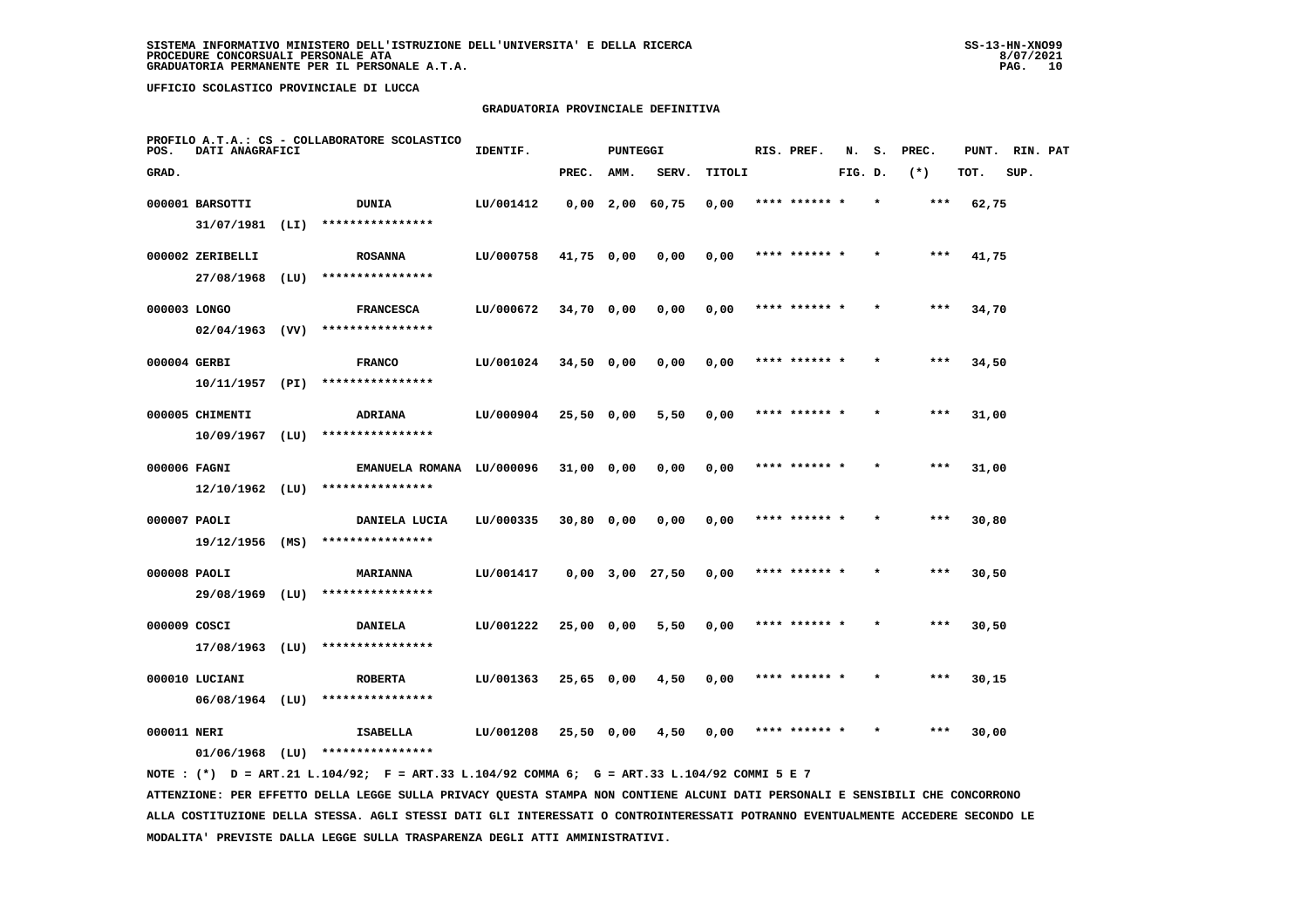# **GRADUATORIA PROVINCIALE DEFINITIVA**

| POS.         | DATI ANAGRAFICI    |      | PROFILO A.T.A.: CS - COLLABORATORE SCOLASTICO | IDENTIF.  |            | <b>PUNTEGGI</b> |       |        | RIS. PREF.    | N.      | s. | PREC. | PUNT. | RIN. PAT |  |
|--------------|--------------------|------|-----------------------------------------------|-----------|------------|-----------------|-------|--------|---------------|---------|----|-------|-------|----------|--|
| GRAD.        |                    |      |                                               |           | PREC.      | AMM.            | SERV. | TITOLI |               | FIG. D. |    | $(*)$ | TOT.  | SUP.     |  |
|              | 000012 MATTEUCCI   |      | <b>SANDRO</b>                                 | LU/001226 | 24,50 0,00 |                 | 5,50  | 0,00   | **** ****** * |         |    | ***   | 30,00 |          |  |
|              | 13/10/1964         | (LU) | ****************                              |           |            |                 |       |        |               |         |    |       |       |          |  |
|              | 000013 VERONI      |      | LISA                                          | LU/001271 | 25,40 0,00 |                 | 4,50  | 0,00   | **** ****** * |         |    | ***   | 29,90 |          |  |
|              | 13/03/1977 (LU)    |      | ****************                              |           |            |                 |       |        |               |         |    |       |       |          |  |
|              | 000014 GIUSTIZIERI |      | <b>BARBARA</b>                                | LU/001236 | 24,79 0,00 |                 | 4,50  | 0,00   | **** ****** * |         |    | ***   | 29,29 |          |  |
|              | 13/01/1976 (LE)    |      | ****************                              |           |            |                 |       |        |               |         |    |       |       |          |  |
|              | 000015 GEMIGNANI   |      | <b>ROBERTO</b>                                | LU/000952 | 29,10 0,00 |                 | 0,00  | 0,00   | **** ****** * |         |    | ***   | 29,10 |          |  |
|              | 12/06/1968         | (LU) | ****************                              |           |            |                 |       |        |               |         |    |       |       |          |  |
|              | 000016 TESCONI     |      | LAURA                                         | LU/001319 | 24,05 0,00 |                 | 4,50  | 0,00   | **** ****** * |         |    | $***$ | 28,55 |          |  |
|              | $17/12/1971$ (LU)  |      | ****************                              |           |            |                 |       |        |               |         |    |       |       |          |  |
| 000017 CONTE |                    |      | <b>RAFFAELA</b>                               | LU/001221 | 24,00 0,00 |                 | 4,50  | 0,00   | **** ****** * |         |    | $***$ | 28,50 |          |  |
|              | 14/06/1968         | (NA) | ****************                              |           |            |                 |       |        |               |         |    |       |       |          |  |
|              | 000018 TONGIANI    |      | <b>STEFANO</b>                                | LU/001231 | 24,00 0,00 |                 | 4,50  | 0,00   | **** ****** * |         |    | $***$ | 28,50 |          |  |
|              | 02/08/1960         | (LU) | ****************                              |           |            |                 |       |        |               |         |    |       |       |          |  |
|              | 000019 PIERONI     |      | <b>GIUSEPPE</b>                               | LU/000878 | 28,50 0,00 |                 | 0,00  | 0,00   | **** ****** * |         |    | ***   | 28,50 |          |  |
|              | 14/04/1960         | (LU) | ****************                              |           |            |                 |       |        |               |         |    |       |       |          |  |
|              | 000020 MAZZARA     |      | <b>VERONICA</b>                               | LU/000903 | 23,50 0,00 |                 | 4,50  | 0,00   | **** ****** * |         |    | ***   | 28,00 |          |  |
|              | 11/06/1981         | (LU) | ****************                              |           |            |                 |       |        |               |         |    |       |       |          |  |
|              | 000021 FANUCCHI    |      | ANNALISA                                      | LU/000947 | 24,00 0,00 |                 | 4,00  | 0,00   | **** ****** * |         |    | $***$ | 28,00 |          |  |
|              | 05/08/1962         | (LU) | ****************                              |           |            |                 |       |        |               |         |    |       |       |          |  |
|              | 000022 VALDRIGHI   |      | <b>GABRIELLA</b><br>****************          | LU/001232 | 23,30 0,00 |                 | 4,50  | 0,00   | **** ****** * |         |    | ***   | 27,80 |          |  |
|              | 17/09/1970         | (LU) |                                               |           |            |                 |       |        |               |         |    |       |       |          |  |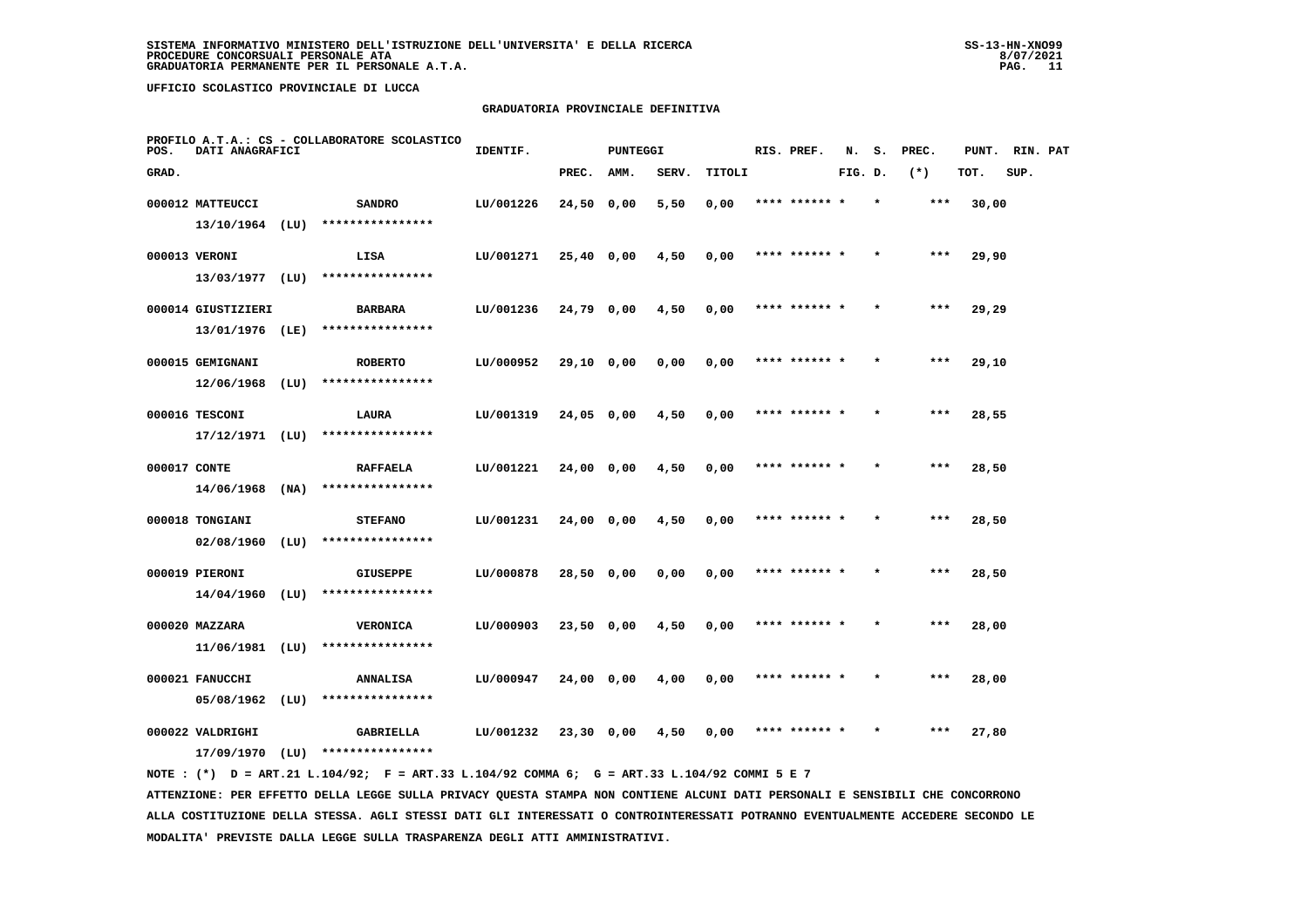# **GRADUATORIA PROVINCIALE DEFINITIVA**

| POS.       | DATI ANAGRAFICI                |      | PROFILO A.T.A.: CS - COLLABORATORE SCOLASTICO | IDENTIF.  |              | <b>PUNTEGGI</b> |                               |        | RIS. PREF.    | N.      | s.      | PREC. | PUNT. | RIN. PAT |  |
|------------|--------------------------------|------|-----------------------------------------------|-----------|--------------|-----------------|-------------------------------|--------|---------------|---------|---------|-------|-------|----------|--|
| GRAD.      |                                |      |                                               |           | PREC.        | <b>AMM.</b>     | SERV.                         | TITOLI |               | FIG. D. |         | $(*)$ | TOT.  | SUP.     |  |
|            | 000023 PORCARI                 |      | <b>ALBERTO</b>                                | LU/001090 | 23,10 0,00   |                 | 4,50                          | 0,00   | **** ****** * |         |         | ***   | 27,60 |          |  |
|            | 31/10/1965                     | (MI) | ****************                              |           |              |                 |                               |        |               |         |         |       |       |          |  |
|            | 000024 KAROBKINA               |      | <b>ALENA</b>                                  | LU/001459 |              |                 | $0,00$ 2,00 25,20             | 0,00   | **** ****** * |         |         | $***$ | 27,20 |          |  |
|            | 22/10/1988                     | (EE) | ****************                              |           |              |                 |                               |        |               |         |         |       |       |          |  |
|            | 000025 CALVANESE               |      | <b>VINCENZO</b>                               | LU/001428 |              |                 | 0,00 0,00 24,65               | 0,00   | **** ****** * |         |         | $***$ | 27,15 |          |  |
|            | 01/04/1977                     | (NA) | ****************                              |           |              |                 |                               |        |               |         |         |       |       |          |  |
| 000026 MEI |                                |      | <b>MARIELLA</b>                               | LU/001227 | 22,65 0,00   |                 | 4,50                          | 0,00   | **** ****** * |         | $\star$ | $***$ | 27,15 |          |  |
|            | 02/09/1958                     | (LU) | ****************                              |           |              |                 |                               |        |               |         |         |       |       |          |  |
|            | 000027 BONACCORSI              |      | LUCIA<br>****************                     | LU/001219 | 22,50 0,00   |                 | 4,50                          | 0,00   | **** ****** * |         |         | ***   | 27,00 |          |  |
|            | $19/08/1964$ (LU)              |      |                                               |           |              |                 |                               |        |               |         |         |       |       |          |  |
|            | 000028 FRATINI<br>27/04/1969   | (LU) | <b>SABRINA</b><br>****************            | LU/001280 | $22,25$ 0,00 |                 | 4,50                          | 0,00   | **** ****** * |         |         | ***   | 26,75 |          |  |
|            |                                |      |                                               |           |              |                 |                               |        |               |         |         |       |       |          |  |
|            | 000029 SERANTONI<br>19/04/1965 | (MS) | LUCIA<br>****************                     | LU/001229 | 21,50 0,00   |                 | 4,50                          | 0,00   | **** ****** * |         |         | $***$ | 26,00 |          |  |
|            | 000030 CATALANO                |      | <b>SERGIO</b>                                 | LU/001234 | $21,45$ 0,00 |                 | 4,50                          | 0,00   | **** ****** * |         |         | ***   | 25,95 |          |  |
|            | 27/05/1955                     | (EE) | ****************                              |           |              |                 |                               |        |               |         |         |       |       |          |  |
|            | 000031 ALLOCCA                 |      | LUCIA                                         | LU/001460 |              |                 | $0,00 \quad 2,50 \quad 22,00$ | 0,00   | **** ****** * |         |         | ***   | 24,50 |          |  |
|            | 10/04/1979                     | (NA) | ****************                              |           |              |                 |                               |        |               |         |         |       |       |          |  |
|            | 000032 IBELLO                  |      | <b>MARIA</b>                                  | LU/001203 | 20,00 0,00   |                 | 4,50                          | 0,00   | **** ****** * |         |         | ***   | 24,50 |          |  |
|            | 01/02/1960                     | (CE) | ****************                              |           |              |                 |                               |        |               |         |         |       |       |          |  |
|            | 000033 GIANNINI                |      | CINZIA                                        | LU/001309 | 19,50 0,00   |                 | 4,50                          | 0,00   | **** ****** * |         |         | ***   | 24,00 |          |  |
|            | $05/09/1962$ (AO)              |      | ****************                              |           |              |                 |                               |        |               |         |         |       |       |          |  |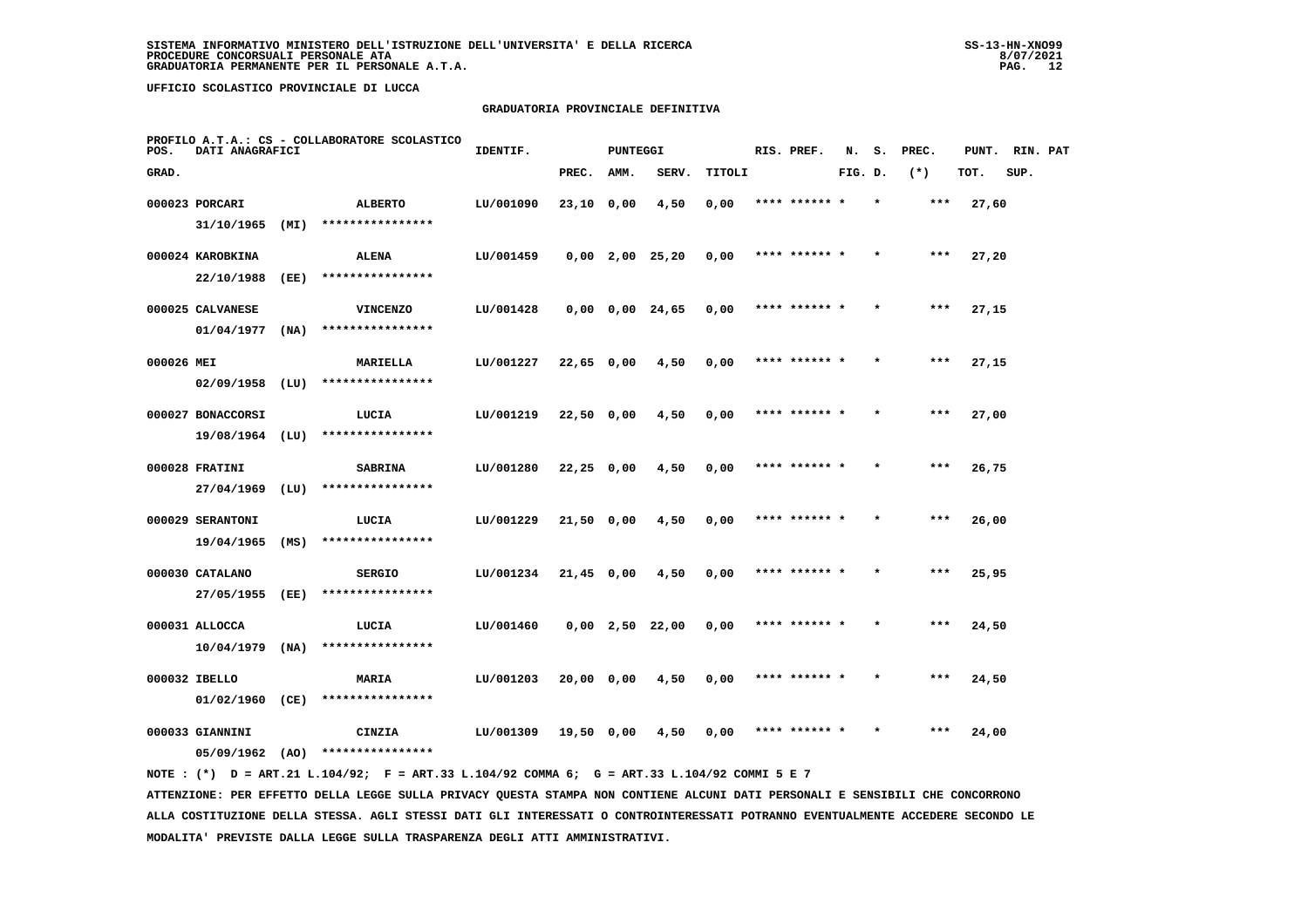### **GRADUATORIA PROVINCIALE DEFINITIVA**

| POS.         | DATI ANAGRAFICI   |      | PROFILO A.T.A.: CS - COLLABORATORE SCOLASTICO | IDENTIF.  |              | <b>PUNTEGGI</b> |                       |        | RIS. PREF.    | N.      | s.      | PREC. | PUNT. | RIN. PAT |  |
|--------------|-------------------|------|-----------------------------------------------|-----------|--------------|-----------------|-----------------------|--------|---------------|---------|---------|-------|-------|----------|--|
| GRAD.        |                   |      |                                               |           | PREC.        | AMM.            | SERV.                 | TITOLI |               | FIG. D. |         | $(*)$ | TOT.  | SUP.     |  |
|              | 000034 ANSELMI    |      | MARIA MICHELINA LU/001269                     |           | 19,50 0,00   |                 | 4,50                  | 0,00   | **** ****** * |         | $\star$ | $***$ | 24,00 |          |  |
|              | $30/09/1967$ (VV) |      | ****************                              |           |              |                 |                       |        |               |         |         |       |       |          |  |
|              | 000035 MARCHI     |      | NICO LAREDO                                   | LU/001380 |              |                 | $0,00$ 2,50 21,35     | 0,00   | **** ****** * |         |         | $***$ | 23,85 |          |  |
|              | $24/04/1977$ (LU) |      | ****************                              |           |              |                 |                       |        |               |         |         |       |       |          |  |
| 000036 TOBIA |                   |      | <b>ELISA</b>                                  | LU/001308 | 18,85 0,00   |                 | 4,50                  | 0,00   | **** ****** * |         |         | $***$ | 23,35 |          |  |
|              | $01/04/1978$ (LU) |      | ****************                              |           |              |                 |                       |        |               |         |         |       |       |          |  |
|              | 000037 CARRARA    |      | <b>PAOLA</b>                                  | LU/001266 | $18,50$ 0,00 |                 | 4,50                  | 0,00   | **** ****** * |         |         | $***$ | 23,00 |          |  |
|              | $03/09/1963$ (LU) |      | ****************                              |           |              |                 |                       |        |               |         |         |       |       |          |  |
|              | 000038 SUFFREDINI |      | <b>DONATELLA</b>                              | LU/001272 | 18,00 0,00   |                 | 4,50                  | 0,00   | **** ****** * |         |         | $***$ | 22,50 |          |  |
|              | $17/10/1970$ (LU) |      | ****************                              |           |              |                 |                       |        |               |         |         |       |       |          |  |
|              | 000039 DONATIELLO |      | DANIELA                                       | LU/001224 | 18,50 0,00   |                 | 4,00                  | 0,00   | **** ****** * |         |         | ***   | 22,50 |          |  |
|              | 20/09/1963        | (LU) | ****************                              |           |              |                 |                       |        |               |         |         |       |       |          |  |
| 000040 VAGLI |                   |      | AMBRA                                         | LU/001255 | 17,90 0,00   |                 | 4,50                  | 0,00   | **** ******   |         |         | ***   | 22,40 |          |  |
|              | 28/11/1984 (LU)   |      | ****************                              |           |              |                 |                       |        |               |         |         |       |       |          |  |
|              | 000041 DEL CARLO  |      | LORENZA                                       | LU/001370 | 16,65 0,00   |                 | 5,50                  | 0,00   | **** ****** * |         |         | $***$ | 22,15 |          |  |
|              | 08/08/1958        | (LU) | ****************                              |           |              |                 |                       |        |               |         |         |       |       |          |  |
|              | 000042 ORSINI     |      | VANNALINA                                     | LU/001386 |              |                 | $0,00$ $3,50$ $18,60$ | 0,00   | **** ****** * |         | $\star$ | ***   | 22,10 |          |  |
|              | 09/02/1991 (CE)   |      | ****************                              |           |              |                 |                       |        |               |         |         |       |       |          |  |
|              | 000043 BIAGINI    |      | <b>DEBORA</b>                                 | LU/001286 | 17,50 0,00   |                 | 4,50                  | 0,00   | **** ****** * |         |         | ***   | 22,00 |          |  |
|              | $13/08/1984$ (LU) |      | ****************                              |           |              |                 |                       |        |               |         |         |       |       |          |  |
| 000044 ROSSI |                   |      | <b>MARIA ELENA</b><br>****************        | LU/001384 |              |                 | $0,00$ 2,00 20,00     | 0.00   | **** ****** * |         |         | $***$ | 22,00 |          |  |
|              | 25/07/1967        | (LU) |                                               |           |              |                 |                       |        |               |         |         |       |       |          |  |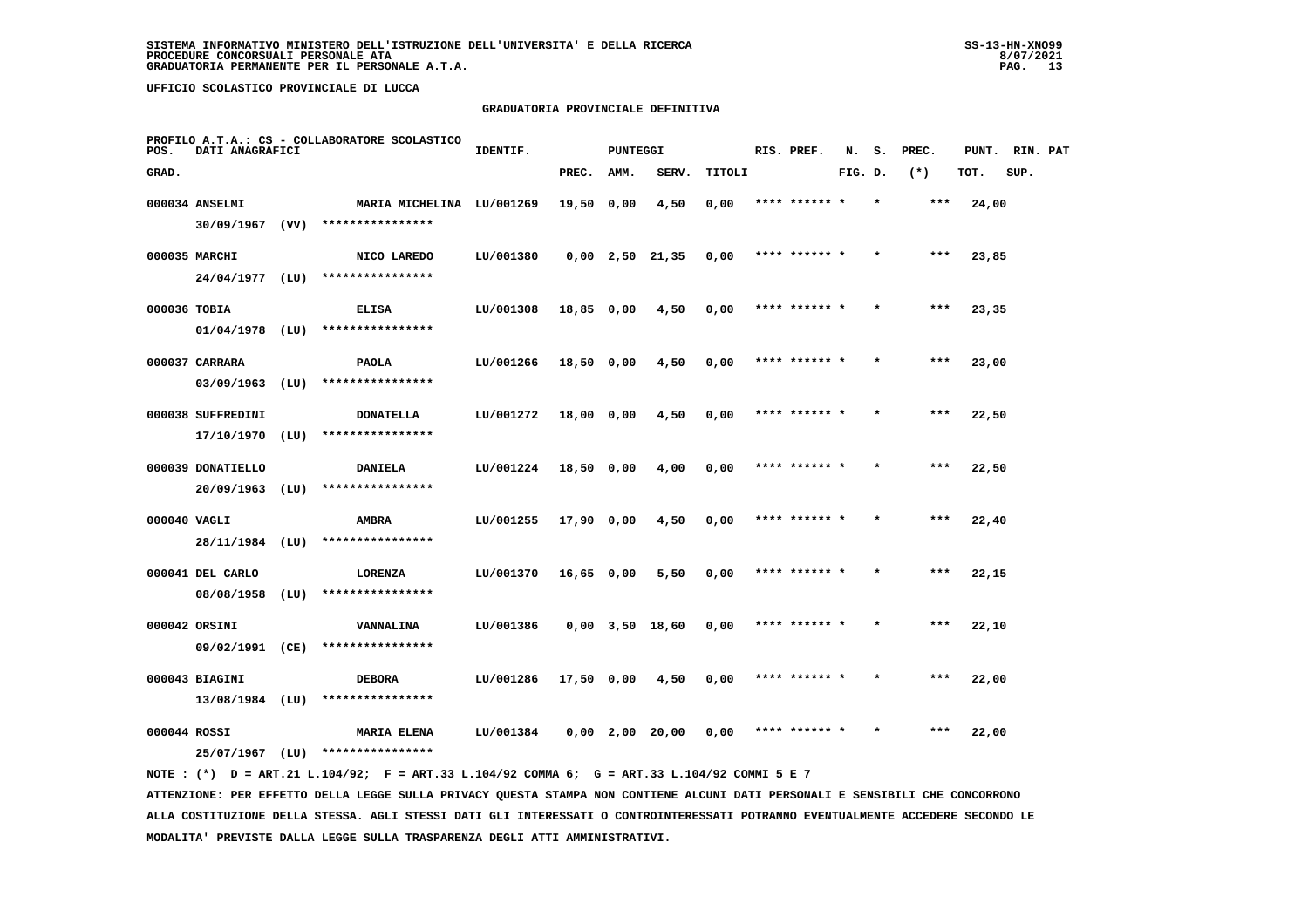# **GRADUATORIA PROVINCIALE DEFINITIVA**

| POS.  | DATI ANAGRAFICI   |      | PROFILO A.T.A.: CS - COLLABORATORE SCOLASTICO | IDENTIF.  |              | <b>PUNTEGGI</b> |       |        | RIS. PREF.    | N.      | s.      | PREC.  | PUNT. | RIN. PAT |  |
|-------|-------------------|------|-----------------------------------------------|-----------|--------------|-----------------|-------|--------|---------------|---------|---------|--------|-------|----------|--|
| GRAD. |                   |      |                                               |           | PREC.        | AMM.            | SERV. | TITOLI |               | FIG. D. |         | $(* )$ | TOT.  | SUP.     |  |
|       | 000045 VERGAI     |      | SILVIA                                        | LU/000874 | 21,65 0,00   |                 | 0,00  | 0,00   | **** ****** * |         |         | ***    | 21,65 |          |  |
|       | $21/12/1964$ (LU) |      | ****************                              |           |              |                 |       |        |               |         |         |        |       |          |  |
|       | 000046 GIAMPAOLI  |      | <b>ALESSANDRA</b>                             | LU/001270 | 16,00 0,00   |                 | 5,50  | 0,00   | **** ****** * |         |         | $***$  | 21,50 |          |  |
|       | 18/08/1966        | (LU) | ****************                              |           |              |                 |       |        |               |         |         |        |       |          |  |
|       | 000047 PIERONI    |      | PAOLA                                         | LU/001228 | 17,50 0,00   |                 | 4,00  | 0,00   | **** ****** * |         |         | $***$  | 21,50 |          |  |
|       | 09/05/1966        | (LU) | ****************                              |           |              |                 |       |        |               |         |         |        |       |          |  |
|       | 000048 BERTINI    |      | <b>UMBERTO</b>                                | LU/000936 | $20,75$ 0,00 |                 | 0,55  | 0,00   | **** ****** * |         |         | $***$  | 21,30 |          |  |
|       | $08/04/1966$ (LU) |      | ****************                              |           |              |                 |       |        |               |         |         |        |       |          |  |
|       | 000049 VANNONI    |      | <b>DANIELA</b>                                | LU/000397 | $21,25$ 0,00 |                 | 0,00  | 0,00   | **** ****** * |         |         | $***$  | 21,25 |          |  |
|       | $17/10/1964$ (LU) |      | ****************                              |           |              |                 |       |        |               |         |         |        |       |          |  |
|       | 000050 GUERRA     |      | MARIA                                         | LU/001225 | 16,60 0,00   |                 | 4,15  | 0,00   | **** ****** * |         | $\star$ | ***    | 20,75 |          |  |
|       | $17/02/1965$ (NA) |      | ****************                              |           |              |                 |       |        |               |         |         |        |       |          |  |
|       | 000051 CARDOSI    |      | VALERIA                                       | LU/001293 | 16,10 0,00   |                 | 4,50  | 0,00   |               |         |         | ***    | 20,60 |          |  |
|       | 14/01/1981 (LU)   |      | ****************                              |           |              |                 |       |        |               |         |         |        |       |          |  |
|       | 000052 BERTINI    |      | PATRIZIA                                      | LU/001359 | $16,00$ 0,00 |                 | 4,50  | 0,00   | **** ****** * |         |         | $***$  | 20,50 |          |  |
|       | 02/12/1963        | (LU) | ****************                              |           |              |                 |       |        |               |         |         |        |       |          |  |
|       | 000053 BENEDETTI  |      | SANDRA                                        | LU/001254 | $16,00$ 0,00 |                 | 4,50  | 0,00   | **** ****** * |         | $\star$ | ***    | 20,50 |          |  |
|       | 03/07/1964        | (LU) | ****************                              |           |              |                 |       |        |               |         |         |        |       |          |  |
|       | 000054 GIACCHI    |      | <b>MICHELA</b>                                | LU/001339 | 16,00 0,00   |                 | 4,50  | 0,00   | **** ****** * |         |         | $***$  | 20,50 |          |  |
|       | 04/02/1975 (RM)   |      | ****************                              |           |              |                 |       |        |               |         |         |        |       |          |  |
|       | 000055 MOTRONI    |      | <b>MIRNA</b>                                  | LU/001316 | 16,00 0,00   |                 | 4,50  | 0,00   |               |         |         | ***    | 20,50 |          |  |
|       | 28/09/1964        | (LU) | ****************                              |           |              |                 |       |        |               |         |         |        |       |          |  |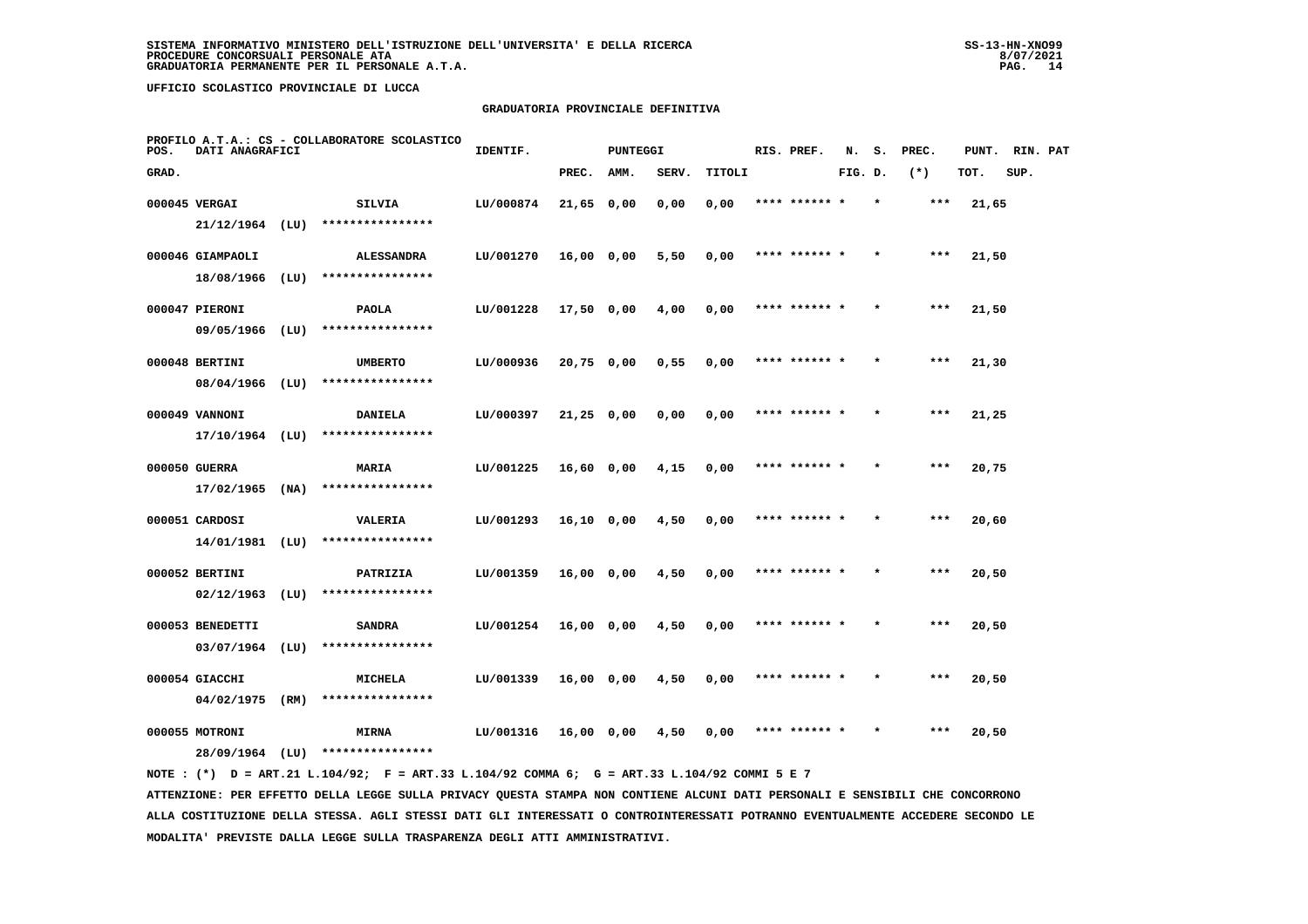### **GRADUATORIA PROVINCIALE DEFINITIVA**

| POS.         | DATI ANAGRAFICI                         |      | PROFILO A.T.A.: CS - COLLABORATORE SCOLASTICO | IDENTIF.  |            | <b>PUNTEGGI</b> |                       |        | RIS. PREF.    | N.      | s. | PREC. | PUNT. | RIN. PAT |  |
|--------------|-----------------------------------------|------|-----------------------------------------------|-----------|------------|-----------------|-----------------------|--------|---------------|---------|----|-------|-------|----------|--|
| GRAD.        |                                         |      |                                               |           | PREC.      | AMM.            | SERV.                 | TITOLI |               | FIG. D. |    | $(*)$ | TOT.  | SUP.     |  |
|              | 000056 DIANDA                           |      | LORELLA                                       | LU/001360 | 16,00 0,00 |                 | 4,50                  | 0,00   | **** ****** * |         |    | ***   | 20,50 |          |  |
|              | $24/12/1962$ (LU)                       |      | ****************                              |           |            |                 |                       |        |               |         |    |       |       |          |  |
|              | 000057 GRAZIA                           |      | <b>GRAZIELLA</b>                              | LU/001262 | 15,00 0,00 |                 | 5,50                  | 0,00   | **** ****** * |         |    | ***   | 20,50 |          |  |
|              | 09/08/1967 (LU)                         |      | ****************                              |           |            |                 |                       |        |               |         |    |       |       |          |  |
|              | 000058 LANDUCCI                         |      | LAURA                                         | LU/001424 |            |                 | $0,00$ $3,50$ $16,50$ | 0,00   | **** ****** * |         |    | $***$ | 20,00 |          |  |
|              | $04/07/1984$ (LU)                       |      | ****************                              |           |            |                 |                       |        |               |         |    |       |       |          |  |
| 000059 ORSI  |                                         |      | <b>MARTINA</b>                                | LU/001405 |            |                 | $0,00$ $3,50$ $16,10$ | 0,00   | **** ****** * |         |    | ***   | 19,60 |          |  |
|              | 14/11/1987                              | (LU) | ****************                              |           |            |                 |                       |        |               |         |    |       |       |          |  |
|              | 000060 MATTERA                          |      | <b>ANTONIA</b>                                | LU/001348 | 15,60 0,00 |                 | 4,00                  | 0,00   | **** ****** * |         |    | ***   | 19,60 |          |  |
|              | 13/02/1987                              | (NA) | ****************                              |           |            |                 |                       |        |               |         |    |       |       |          |  |
|              | 000061 ORSELLI                          |      | <b>FABIO</b>                                  | LU/001398 |            |                 | $0,00$ 2,00 17,60     | 0,00   | **** ****** * |         |    | $***$ | 19,60 |          |  |
|              | 21/02/1967                              | (LU) | ****************                              |           |            |                 |                       |        |               |         |    |       |       |          |  |
|              | 000062 FILARDI                          | (LU) | <b>MICHELA</b><br>****************            | LU/001394 |            |                 | $0,00$ $3,50$ $16,00$ | 0,00   | **** ****** * |         |    | $***$ | 19,50 |          |  |
|              | 22/07/1980                              |      |                                               |           |            |                 |                       |        |               |         |    |       |       |          |  |
|              | 000063 ESPOSITO<br>06/01/1977           | (NA) | <b>CARMINE</b><br>****************            | LU/001441 |            |                 | $0,00$ 2,50 17,00     | 0,00   | **** ****** * |         |    | ***   | 19,50 |          |  |
|              |                                         |      |                                               |           |            |                 |                       |        |               |         |    |       |       |          |  |
|              | 000064 PUCCINELLI<br>12/03/1969         | (LU) | PAOLA<br>****************                     | LU/001310 | 15,00 0,00 |                 | 4,50                  | 0,00   | **** ****** * |         |    | $***$ | 19,50 |          |  |
|              |                                         |      |                                               |           |            |                 |                       |        |               |         |    |       |       |          |  |
|              | 000065 FRANCESCONI<br>$02/11/1960$ (LU) |      | <b>EMANUELA</b><br>****************           | LU/001362 | 19,50 0,00 |                 | 0,00                  | 0,00   | **** ****** * |         |    | ***   | 19,50 |          |  |
|              |                                         |      |                                               |           |            |                 |                       |        | **** ****** * |         |    | $***$ |       |          |  |
| 000066 FUSCO | $02/10/1963$ (CE)                       |      | LUIGI<br>****************                     | LU/001375 | 15,00 0,00 |                 | 4,50                  | 0,00   |               |         |    |       | 19,50 |          |  |
|              |                                         |      |                                               |           |            |                 |                       |        |               |         |    |       |       |          |  |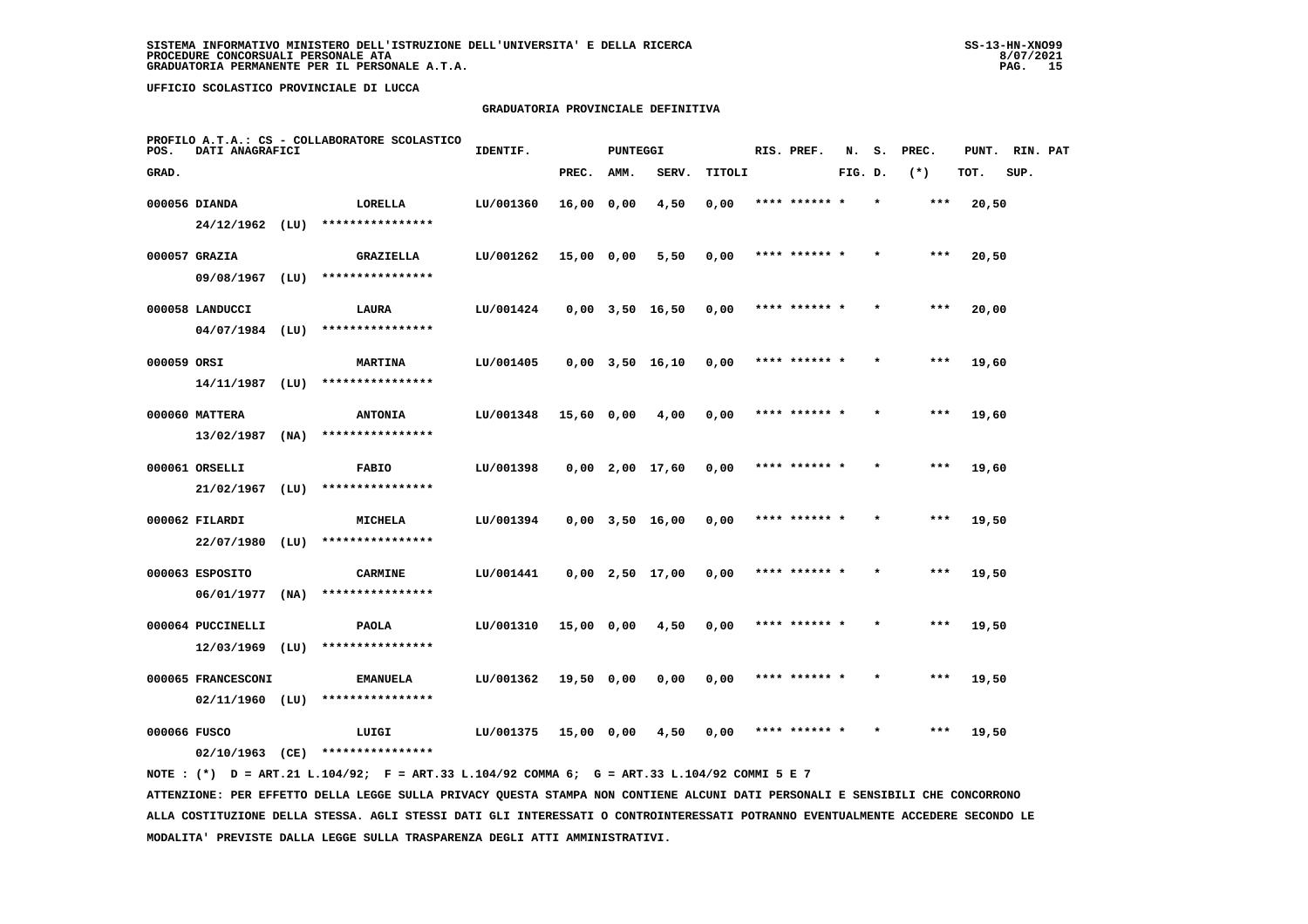# **GRADUATORIA PROVINCIALE DEFINITIVA**

| POS.         | DATI ANAGRAFICI                      |      | PROFILO A.T.A.: CS - COLLABORATORE SCOLASTICO | IDENTIF.  |            | <b>PUNTEGGI</b> |                       |        | RIS. PREF.    | N.      | s.      | PREC. | PUNT.   | RIN. PAT |  |
|--------------|--------------------------------------|------|-----------------------------------------------|-----------|------------|-----------------|-----------------------|--------|---------------|---------|---------|-------|---------|----------|--|
| GRAD.        |                                      |      |                                               |           | PREC.      | AMM.            | SERV.                 | TITOLI |               | FIG. D. |         | $(*)$ | TOT.    | SUP.     |  |
|              | 000067 ARRIGHI                       |      | <b>MARIA CRISTINA</b>                         | LU/001440 |            |                 | $0,00$ 3,00 16,35     | 0,00   | **** ****** * |         |         | ***   | 19,35   |          |  |
|              | $05/11/1965$ (LU)                    |      | ****************                              |           |            |                 |                       |        |               |         |         |       |         |          |  |
| 000068 SAIU  |                                      |      | MICHELA                                       | LU/001307 |            |                 | 8,20 0,00 11,15       | 0,00   | **** ****** * |         |         | $***$ | 19,35   |          |  |
|              | $10/08/1985$ (CA)                    |      | ****************                              |           |            |                 |                       |        |               |         |         |       |         |          |  |
| 000069 CASTE |                                      |      | <b>ELISABETTA</b>                             | LU/001433 |            |                 | $0,00$ 3,00 16,05     | 0,00   | **** ****** * |         |         | ***   | 19,05   |          |  |
|              | $02/07/1967$ (LU)                    |      | ****************                              |           |            |                 |                       |        |               |         |         |       |         |          |  |
|              | 000070 BURALLI                       |      | MARIO                                         | LU/001400 |            |                 | $0,00$ $3,50$ $15,50$ | 0,00   | **** ****** * |         |         | ***   | 19,00   |          |  |
|              | 31/01/1975 (LI)                      |      | ****************                              |           |            |                 |                       |        |               |         |         |       |         |          |  |
|              | 000071 MARTINI                       |      | FIORELLA                                      | LU/001447 |            |                 | $0,00$ $3,50$ $15,50$ | 0,00   | **** ****** * |         |         | ***   | 19,00   |          |  |
|              | 05/05/1960                           | (LU) | ****************                              |           |            |                 |                       |        |               |         |         |       |         |          |  |
|              | 000072 PAOLINI                       |      | LUCA                                          | LU/001391 |            |                 | $0,00$ $3,50$ $15,50$ | 0,00   | **** ****** * |         |         | $***$ | 19,00   |          |  |
|              | 10/10/1980 (PT)                      |      | ****************                              |           |            |                 |                       |        |               |         |         |       |         |          |  |
|              | 000073 CRISPINO                      |      | ANNA<br>****************                      | LU/001315 | 14,50 0,00 |                 | 4,50                  | 0,00   | **** ****** * |         |         | ***   | 19,00   |          |  |
|              | 28/03/1967                           | (NA) |                                               |           |            |                 |                       |        |               |         |         |       |         |          |  |
|              | 000074 PESCAGLINI<br>21/07/1994 (LU) |      | <b>JAMILAH</b><br>****************            | LU/001404 |            |                 | $0,00$ $3,50$ $15,50$ | 0,00   |               |         |         | ***   | 19,00   |          |  |
|              |                                      |      |                                               |           |            |                 |                       |        |               |         |         |       |         |          |  |
|              | 000075 MONTAUTI<br>09/12/1960        | (LU) | VALERIA<br>****************                   | LU/001390 |            |                 | $0,00$ 2,50 16,45     | 0,00   | **** ****** * |         |         | $***$ | 18,95 X |          |  |
|              |                                      |      |                                               |           |            |                 |                       |        |               |         |         |       |         |          |  |
| 000076 GAINA | 05/03/1963                           | (LU) | LUCA<br>****************                      | LU/001427 |            |                 | $0,00$ 2,00 16,90     | 0,00   | **** ****** * |         | $\star$ | ***   | 18,90   |          |  |
|              |                                      |      |                                               |           |            |                 |                       |        |               |         |         | $***$ |         |          |  |
|              | 000077 PIERONI<br>18/01/1990 (LU)    |      | <b>MARTINA</b><br>****************            | LU/001392 |            |                 | $0,00$ $3,50$ $15,10$ | 0,00   | **** ****** * |         |         |       | 18,60   |          |  |
|              |                                      |      |                                               |           |            |                 |                       |        |               |         |         |       |         |          |  |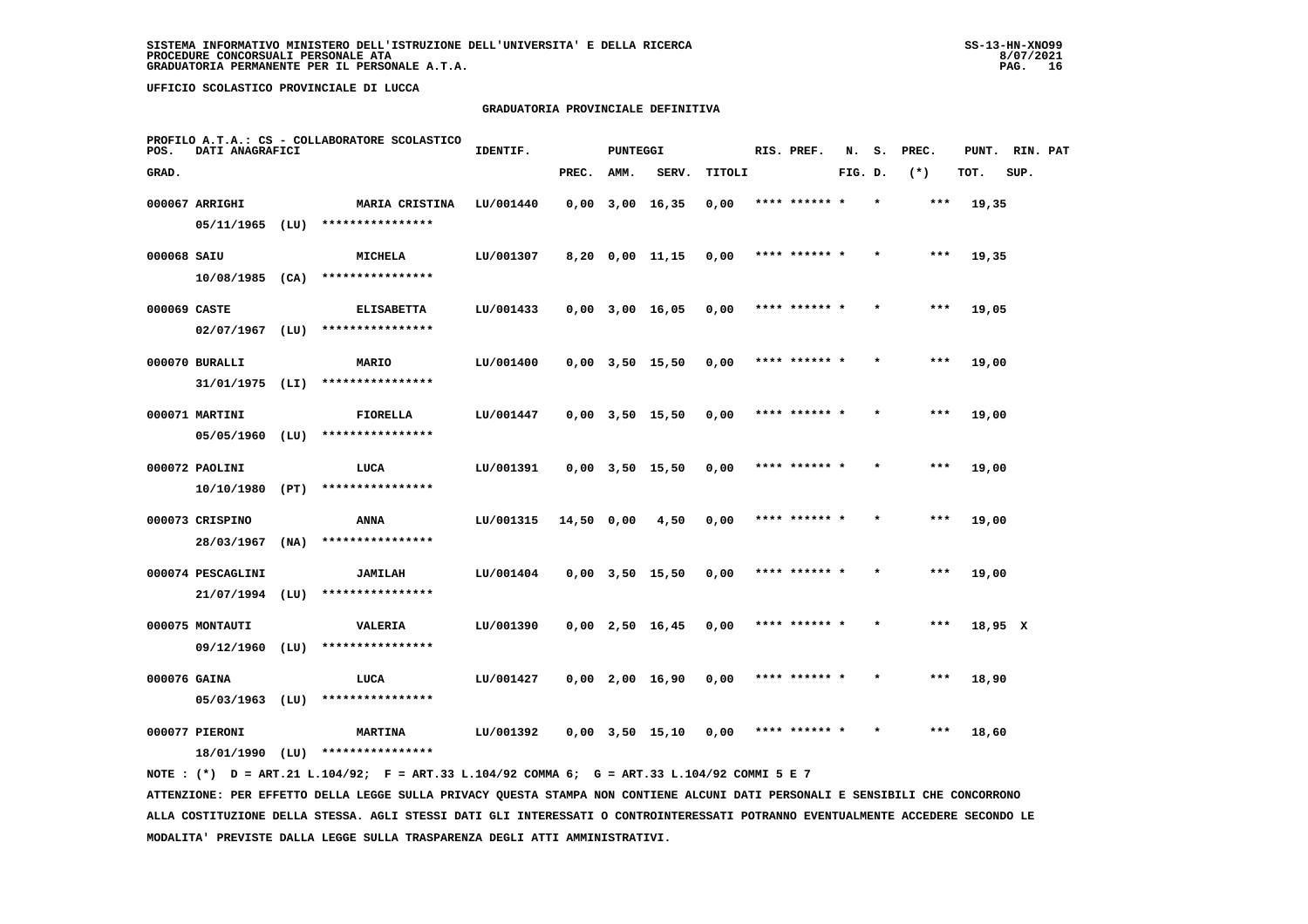### **GRADUATORIA PROVINCIALE DEFINITIVA**

| POS.         | DATI ANAGRAFICI               |      | PROFILO A.T.A.: CS - COLLABORATORE SCOLASTICO | IDENTIF.  |            | <b>PUNTEGGI</b> |                       |        | RIS. PREF.    | N.      | s.      | PREC. | PUNT. | RIN. PAT |  |
|--------------|-------------------------------|------|-----------------------------------------------|-----------|------------|-----------------|-----------------------|--------|---------------|---------|---------|-------|-------|----------|--|
| GRAD.        |                               |      |                                               |           | PREC.      | AMM.            | SERV.                 | TITOLI |               | FIG. D. |         | $(*)$ | TOT.  | SUP.     |  |
|              | 000078 BONACCORSI             |      | <b>VIVIANA</b>                                | LU/001431 |            |                 | $0,00$ 2,00 16,50     | 0,00   | **** ****** * |         | $\star$ | $***$ | 18,50 |          |  |
|              | 15/12/1960                    | (LU) | ****************                              |           |            |                 |                       |        |               |         |         |       |       |          |  |
|              | 000079 MORMILE                |      | <b>ROSSANA</b>                                | LU/001425 |            |                 | $0,00$ $3,50$ $15,00$ | 0,00   | **** ****** * |         |         | $***$ | 18,50 |          |  |
|              | 05/10/1989                    | (CE) | ****************                              |           |            |                 |                       |        |               |         |         |       |       |          |  |
|              | 000080 PUZONE                 |      | <b>ALESSANDRO</b>                             | LU/001330 | 14,00 0,00 |                 | 4,50                  | 0,00   | **** ****** * |         |         | $***$ | 18,50 |          |  |
|              | 26/03/1981                    | (NA) | ****************                              |           |            |                 |                       |        |               |         |         |       |       |          |  |
|              | 000081 BRUNINI                |      | CARLO ANDREA                                  | LU/001261 | 18,50 0,00 |                 | 0,00                  | 0,00   | **** ****** * |         |         | $***$ | 18,50 |          |  |
|              | $05/12/1978$ (SP)             |      | ****************                              |           |            |                 |                       |        |               |         |         |       |       |          |  |
| 000082 SPINA |                               |      | <b>MARIA ASSUNTA</b>                          | LU/001435 |            |                 | $0,00$ 2,00 16,20     | 0,00   | **** ****** * |         |         | $***$ | 18,20 |          |  |
|              | 08/12/1964 (CA)               |      | ****************                              |           |            |                 |                       |        |               |         |         |       |       |          |  |
|              | 000083 DE FALCO               |      | <b>DOMENICO</b>                               | LU/001408 |            |                 | $0,00$ $3,50$ $14,60$ | 0,00   | **** ******   |         |         | $***$ | 18,10 |          |  |
|              | $01/07/1983$ (SA)             |      | ****************                              |           |            |                 |                       |        |               |         |         |       |       |          |  |
| 000084 IERI  |                               |      | <b>BARBARA</b>                                | LU/000963 | 18,00 0,00 |                 | 0,00                  | 0,00   | **** ****** * |         |         | $***$ | 18,00 |          |  |
|              | $16/06/1968$ (LU)             |      | ****************                              |           |            |                 |                       |        |               |         |         |       |       |          |  |
|              | 000085 PANELLA                |      | <b>MARIA GRAZIA</b>                           | LU/001439 |            |                 | $0,00$ 2,00 16,00     | 0,00   | **** ****** * |         |         | $***$ | 18,00 |          |  |
|              | $01/06/1959$ (LU)             |      | ****************                              |           |            |                 |                       |        |               |         |         |       |       |          |  |
|              | 000086 DOMENICHINI            |      | <b>GIANCARLO</b>                              | LU/001402 |            |                 | $0,00$ $3,50$ $14,15$ | 0,00   | **** ****** * |         |         | ***   | 17,65 |          |  |
|              | 18/06/1961 (TO)               |      | ****************                              |           |            |                 |                       |        |               |         |         |       |       |          |  |
|              | 000087 CECILIA                |      | <b>ALBERTO</b>                                | LU/001444 |            |                 | $0,00$ 3,00 14,60     | 0,00   | **** ****** * |         |         | $***$ | 17,60 |          |  |
|              | $23/04/1964$ (LU)             |      | ****************                              |           |            |                 |                       |        |               |         |         |       |       |          |  |
|              | 000088 MARCUCCI<br>05/05/1959 | (LU) | <b>ANTONELLA</b><br>****************          | LU/001419 |            |                 | $0.00$ 2.00 15.50     | 0.00   | **** ****** * |         |         | ***   | 17,50 |          |  |
|              |                               |      |                                               |           |            |                 |                       |        |               |         |         |       |       |          |  |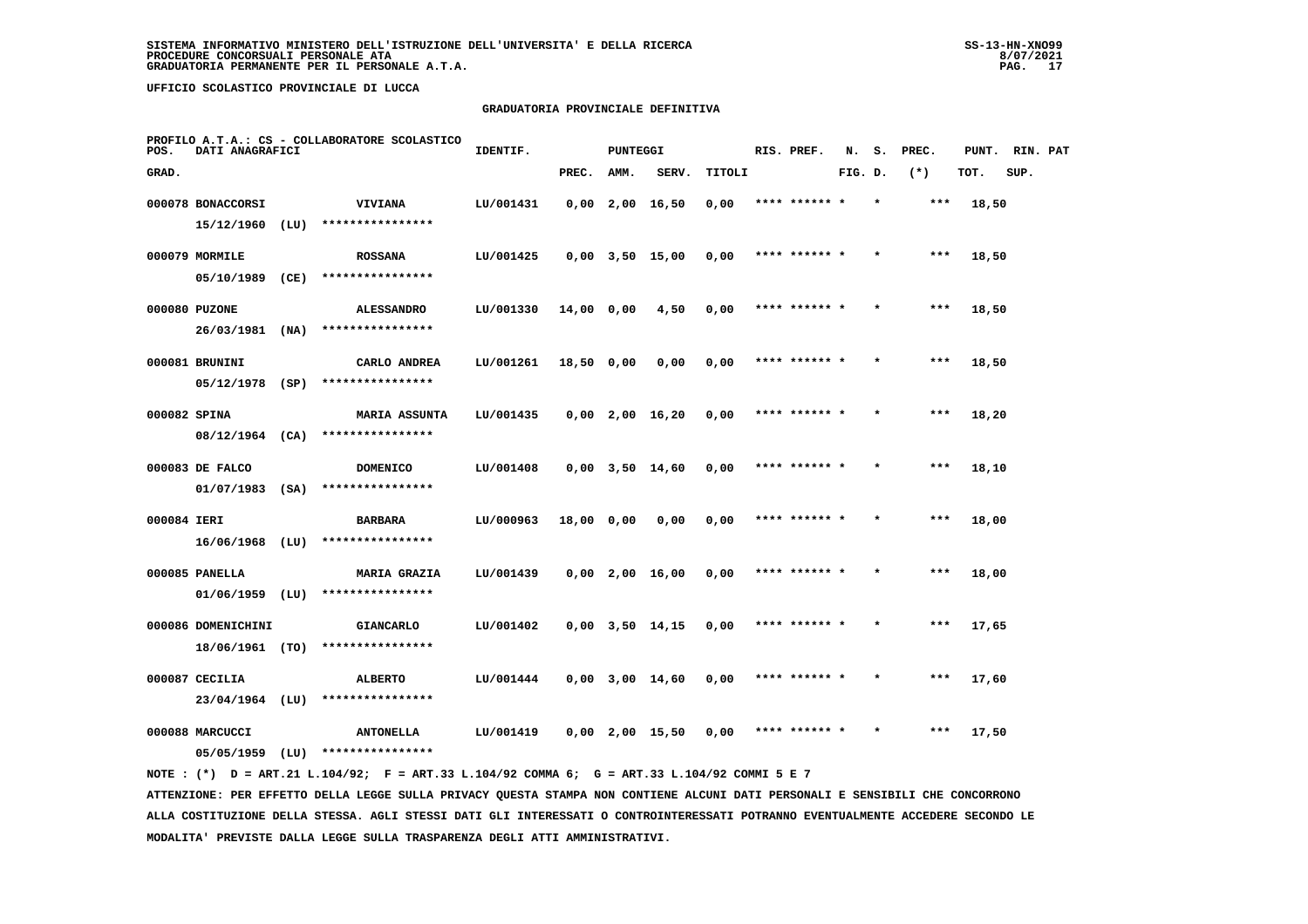### **GRADUATORIA PROVINCIALE DEFINITIVA**

| POS.        | DATI ANAGRAFICI                    |      | PROFILO A.T.A.: CS - COLLABORATORE SCOLASTICO | IDENTIF.  |            | <b>PUNTEGGI</b> |                       |        | RIS. PREF.    | N.      | s. | PREC. | PUNT. | RIN. PAT |  |
|-------------|------------------------------------|------|-----------------------------------------------|-----------|------------|-----------------|-----------------------|--------|---------------|---------|----|-------|-------|----------|--|
| GRAD.       |                                    |      |                                               |           | PREC.      | AMM.            | SERV.                 | TITOLI |               | FIG. D. |    | $(*)$ | TOT.  | SUP.     |  |
|             | 000089 BERNARDINI                  |      | SONIA STEFANIA                                | LU/000682 | 17,50 0,00 |                 | 0,00                  | 0,00   | **** ****** * |         |    | ***   | 17,50 |          |  |
|             | 21/12/1961                         | (LU) | ****************                              |           |            |                 |                       |        |               |         |    |       |       |          |  |
|             | 000090 GIANNINI                    |      | <b>MARTINA</b>                                | LU/001426 |            |                 | $0,00$ $3,50$ $14,00$ | 0,00   | **** ****** * |         |    | $***$ | 17,50 |          |  |
|             | 17/06/1987                         | (LU) | ****************                              |           |            |                 |                       |        |               |         |    |       |       |          |  |
|             | 000091 AVAGLIANO                   |      | <b>FRANCESCA</b>                              | LU/001423 |            |                 | $0,00$ $3,50$ $13,85$ | 0,00   | **** ****** * |         |    | ***   | 17,35 |          |  |
|             | 08/08/1986                         | (LU) | ****************                              |           |            |                 |                       |        |               |         |    |       |       |          |  |
|             | 000092 MORICONI                    |      | <b>POLESINA</b>                               | LU/001353 | 12,65 0,00 |                 | 4,50                  | 0,00   | **** ****** * |         |    | ***   | 17,15 |          |  |
|             | 11/07/1967                         | (LU) | ****************                              |           |            |                 |                       |        |               |         |    |       |       |          |  |
|             | 000093 CAMPISI                     |      | GRAZIELLA                                     | LU/001450 |            |                 | $0,00$ $3,50$ $13,60$ | 0,00   | **** ****** * |         |    | ***   | 17,10 |          |  |
|             | $10/09/1984$ (RC)                  |      | ****************                              |           |            |                 |                       |        |               |         |    |       |       |          |  |
| 000094 IZZO |                                    |      | <b>MANUELA MARIA</b>                          | LU/001395 |            |                 | $0,00$ 3,50 13,60     | 0,00   | **** ****** * |         |    | ***   | 17,10 |          |  |
|             | 08/01/1985 (CE)                    |      | ****************                              |           |            |                 |                       |        |               |         |    |       |       |          |  |
|             | 000095 VIRARDI                     |      | <b>BARBARA</b><br>****************            | LU/001385 |            |                 | $0,00$ $3,50$ $13,50$ | 0,00   | **** ****** * |         |    | $***$ | 17,00 |          |  |
|             | 18/08/1972 (TO)                    |      |                                               |           |            |                 |                       |        |               |         |    |       |       |          |  |
|             | 000096 VEGLIA                      |      | RITA<br>$19/04/1964$ (LT) ****************    | LU/001283 | 17,00 0,00 |                 | 0,00                  | 0,00   | **** ******   |         |    | ***   | 17,00 |          |  |
|             |                                    |      |                                               |           |            |                 |                       |        |               |         |    |       |       |          |  |
|             | 000097 CHECCHI<br>03/09/1962       | (LU) | <b>ANTONELLA</b><br>****************          | LU/001396 |            |                 | $0,00$ 2,50 14,50     | 0,00   | **** ****** * |         |    | $***$ | 17,00 |          |  |
|             |                                    |      |                                               |           |            |                 |                       |        |               |         |    |       |       |          |  |
|             | 000098 BARSANTI<br>25/11/1976 (LU) |      | LISA<br>****************                      | LU/001438 |            |                 | $0,00$ $3,50$ $13,50$ | 0,00   | **** ****** * |         |    | ***   | 17,00 |          |  |
|             |                                    |      |                                               |           |            |                 |                       |        |               |         |    |       |       |          |  |
| 000099 POLI | $16/03/1967$ (LU)                  |      | FABRIZIO<br>****************                  | LU/001407 |            |                 | $0,00$ 2,00 15,00     | 0,00   | **** ****** * |         |    | ***   | 17,00 |          |  |
|             |                                    |      |                                               |           |            |                 |                       |        |               |         |    |       |       |          |  |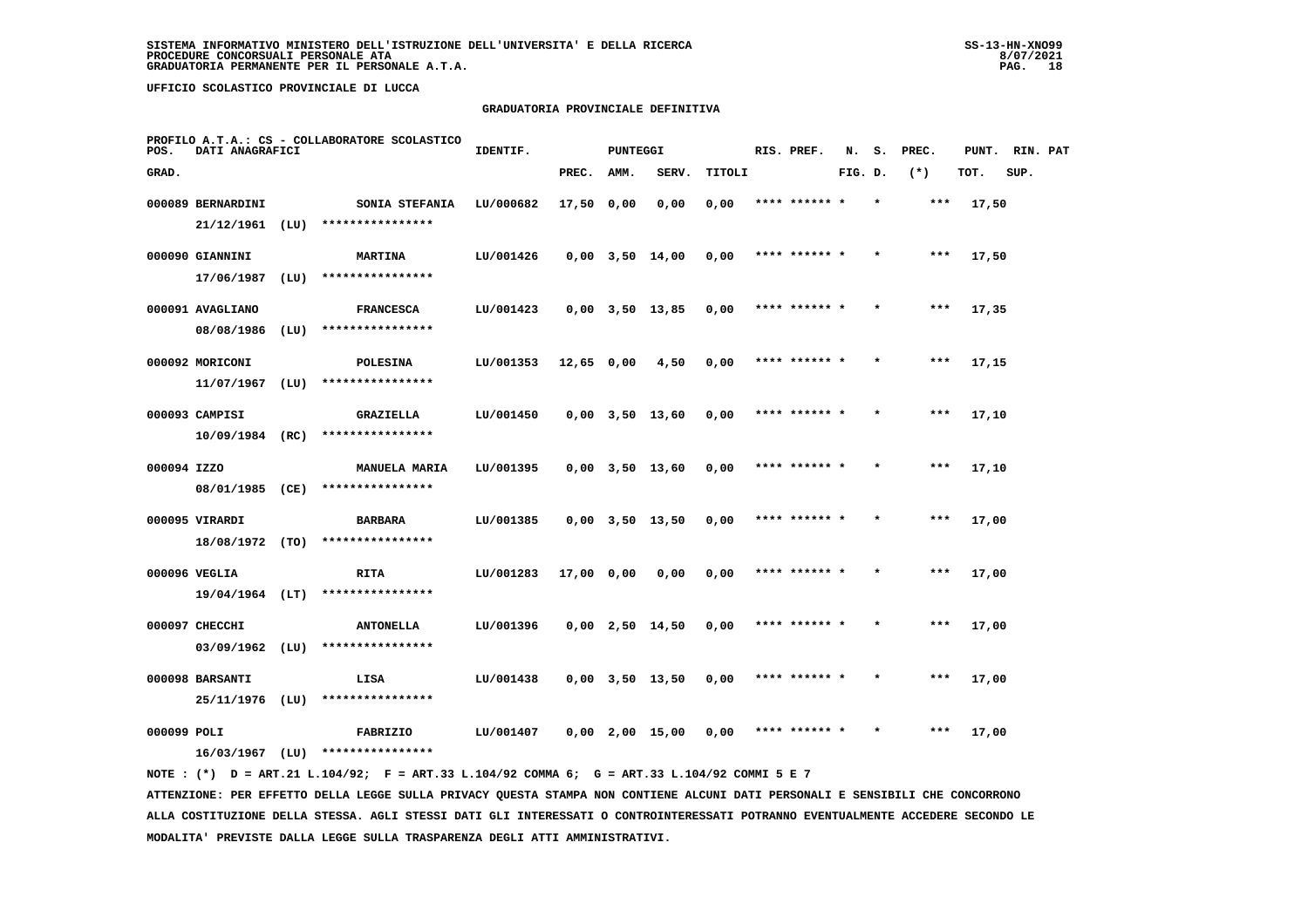### **GRADUATORIA PROVINCIALE DEFINITIVA**

| POS.         | DATI ANAGRAFICI   |      | PROFILO A.T.A.: CS - COLLABORATORE SCOLASTICO | IDENTIF.  |            | <b>PUNTEGGI</b> |                       |        | RIS. PREF.    | N.      | s. | PREC. | PUNT. | RIN. PAT |  |
|--------------|-------------------|------|-----------------------------------------------|-----------|------------|-----------------|-----------------------|--------|---------------|---------|----|-------|-------|----------|--|
| GRAD.        |                   |      |                                               |           | PREC.      | AMM.            | SERV.                 | TITOLI |               | FIG. D. |    | $(*)$ | TOT.  | SUP.     |  |
| 000100 DINI  |                   |      | SILVIA                                        | LU/001223 | 16,65 0,00 |                 | 0,00                  | 0,00   | **** ****** * |         |    | ***   | 16,65 |          |  |
|              | $16/07/1976$ (LU) |      | ****************                              |           |            |                 |                       |        |               |         |    |       |       |          |  |
| 000101 APREA |                   |      | <b>ALESSIA</b>                                | LU/001383 |            |                 | 0,00 0,00 14,12       | 0,00   | **** ****** * |         |    | ***   | 16,62 |          |  |
|              |                   |      | $16/04/1994$ (NA) ****************            |           |            |                 |                       |        |               |         |    |       |       |          |  |
|              | 000102 BENFATTO   |      | ALBA ELENA VALEN LU/001414                    |           |            |                 | 0,00 3,50 13,00       | 0,00   | **** ****** * |         |    | $***$ | 16,50 |          |  |
|              | 14/02/1988 (CT)   |      | ****************                              |           |            |                 |                       |        |               |         |    |       |       |          |  |
|              | 000103 AMMIREVOLE |      | LUIGI                                         | LU/001388 |            |                 | $0,00$ $3,50$ $13,00$ | 0,00   | **** ****** * |         |    | $***$ | 16,50 |          |  |
|              | 08/06/1985        | (NA) | ****************                              |           |            |                 |                       |        |               |         |    |       |       |          |  |
|              | 000104 PARDINI    |      | <b>GABRIELE</b>                               | LU/001454 |            |                 | $0,00$ $3,00$ $13,50$ | 0,00   | **** ****** * |         |    | ***   | 16,50 |          |  |
|              | 08/11/1983 (LU)   |      | ****************                              |           |            |                 |                       |        |               |         |    |       |       |          |  |
|              | 000105 SFORZI     |      | MASSIMILIANO                                  | LU/001473 |            |                 | $0,00$ 2,50 14,00     | 0,00   | **** ****** * |         |    | ***   | 16,50 |          |  |
|              | 17/06/1970 (PT)   |      | ****************                              |           |            |                 |                       |        |               |         |    |       |       |          |  |
|              | 000106 GADDINI    |      | <b>ASSUNTINA</b>                              | LU/001422 |            |                 | $0,00$ 2,50 14,00     | 0,00   | **** ****** * |         |    | $***$ | 16,50 |          |  |
|              | $17/08/1965$ (LU) |      | ****************                              |           |            |                 |                       |        |               |         |    |       |       |          |  |
|              | 000107 SALOTTI    |      | <b>ELENA</b>                                  | LU/001409 |            |                 | $0,00$ $3,50$ $13,00$ | 0,00   | **** ****** * |         |    | $***$ | 16,50 |          |  |
|              | $01/06/1973$ (LU) |      | ****************                              |           |            |                 |                       |        |               |         |    |       |       |          |  |
|              | 000108 SARGENTI   |      | <b>SIMONETTA</b>                              | LU/001379 |            |                 | $0,00$ 2,00 14,00     | 0,00   | **** ****** * |         |    | ***   | 16,00 |          |  |
|              | 24/08/1963 (LU)   |      | ****************                              |           |            |                 |                       |        |               |         |    |       |       |          |  |
|              | 000109 GERACI     |      | <b>NEREIDE</b>                                | LU/001462 |            |                 | $0,00$ $3,50$ $12,50$ | 0,00   | **** ****** * |         |    | ***   | 16,00 |          |  |
|              | 26/08/1985 (PA)   |      | ****************                              |           |            |                 |                       |        |               |         |    |       |       |          |  |
|              | 000110 BORRIELLO  |      | LIDIA                                         | LU/001401 |            |                 | 0,00 3,50 12,50       | 0,00   | **** ****** * |         |    | ***   | 16,00 |          |  |
|              | 04/01/1977        | (NA) | ****************                              |           |            |                 |                       |        |               |         |    |       |       |          |  |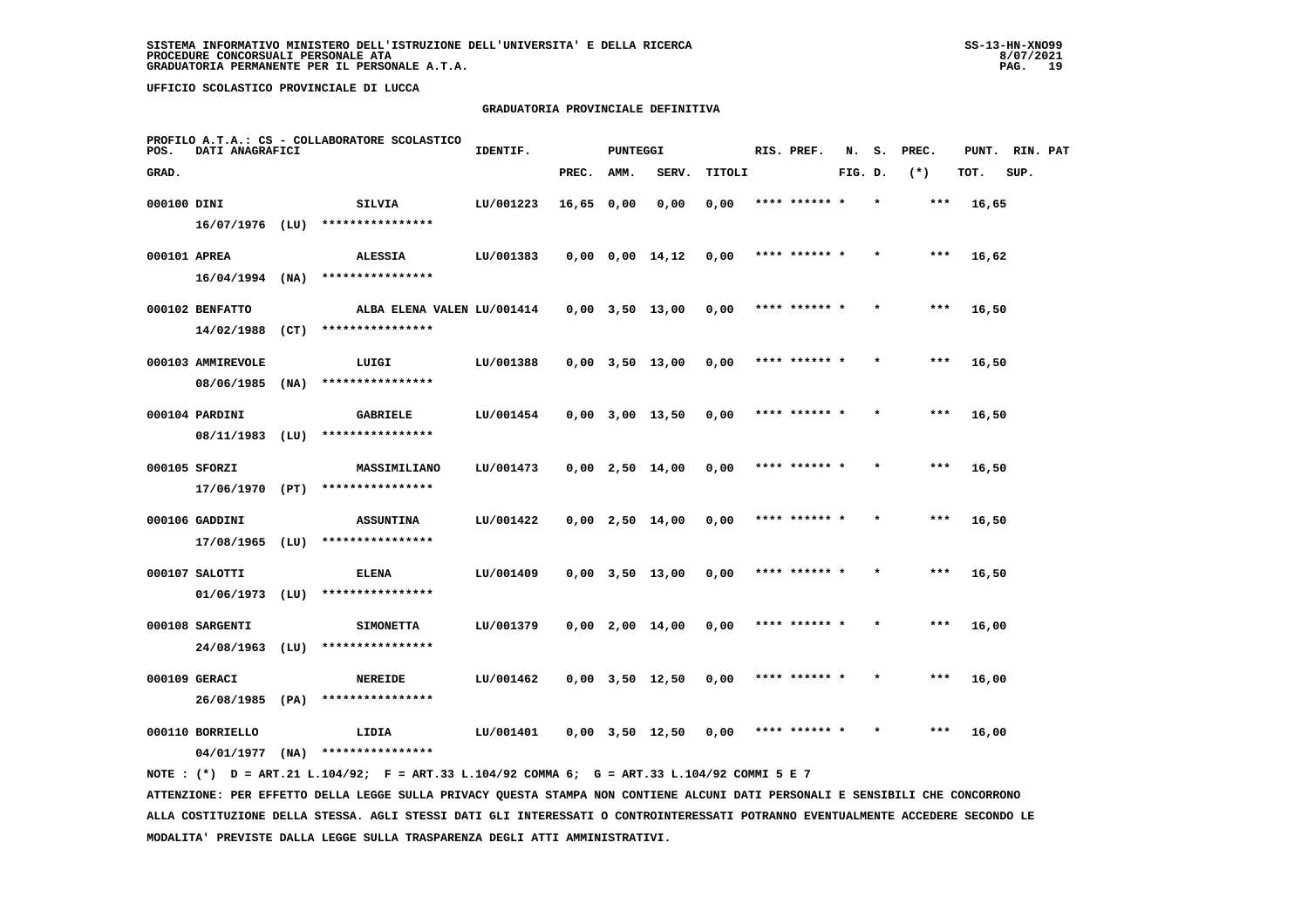# **GRADUATORIA PROVINCIALE DEFINITIVA**

| POS.         | DATI ANAGRAFICI               |      | PROFILO A.T.A.: CS - COLLABORATORE SCOLASTICO | IDENTIF.  |            | <b>PUNTEGGI</b> |                       |        | RIS. PREF.    | N.      | s. | PREC. | PUNT.   | RIN. PAT |  |
|--------------|-------------------------------|------|-----------------------------------------------|-----------|------------|-----------------|-----------------------|--------|---------------|---------|----|-------|---------|----------|--|
| GRAD.        |                               |      |                                               |           | PREC.      | AMM.            | SERV.                 | TITOLI |               | FIG. D. |    | $(*)$ | TOT.    | SUP.     |  |
|              | 000111 FUSTINI                |      | <b>MONICA</b>                                 | LU/001455 |            |                 | $0,00$ $3,00$ $13,00$ | 0,00   | **** ****** * |         |    | ***   | 16,00   |          |  |
|              | 26/01/1966                    | (LU) | ****************                              |           |            |                 |                       |        |               |         |    |       |         |          |  |
|              | 000112 SBRAGIA                |      | <b>ROBERTO</b>                                | LU/001449 |            |                 | $0,00$ $3,50$ $12,50$ | 0,00   | **** ****** * |         |    | $***$ | 16,00   |          |  |
|              | 08/02/1971 (FI)               |      | ****************                              |           |            |                 |                       |        |               |         |    |       |         |          |  |
|              | 000113 FRANCHI                |      | <b>CRISTINA</b>                               | LU/001443 |            |                 | $0,00$ 2,00 14,00     | 0,00   | **** ****** * |         |    | $***$ | 16,00   |          |  |
|              | 27/04/1968                    | (LU) | ****************                              |           |            |                 |                       |        |               |         |    |       |         |          |  |
|              | 000114 PORCARO                |      | <b>MARIA ROSA</b>                             | LU/001420 |            |                 | $0,00$ 2,00 14,00     | 0,00   | **** ****** * |         |    | ***   | 16,00   |          |  |
|              | 02/12/1961                    | (MS) | ****************                              |           |            |                 |                       |        |               |         |    |       |         |          |  |
|              | 000115 BONAVITA               |      | <b>SERGIO</b>                                 | LU/001465 |            |                 | $0,00$ 2,50 13,37     | 0,00   | **** ****** * |         |    | $***$ | 15,87 X |          |  |
|              | 06/04/1990                    | (ME) | ****************                              |           |            |                 |                       |        |               |         |    |       |         |          |  |
| 000116 BUCCI |                               |      | <b>PAOLA</b>                                  | LU/001276 | 15,65 0,00 |                 | 0,00                  | 0,00   | **** ****** * |         |    | ***   | 15,65   |          |  |
|              | $02/05/1961$ (LU)             |      | ****************                              |           |            |                 |                       |        |               |         |    |       |         |          |  |
|              | 000117 SERALESSANDRI          |      | <b>SABRINA</b><br>****************            | LU/001381 |            |                 | $0,00$ $3,50$ $12,10$ | 0,00   | **** ****** * |         |    | $***$ | 15,60   |          |  |
|              | 26/08/1968 (RM)               |      |                                               |           |            |                 |                       |        |               |         |    |       |         |          |  |
| 000118 RUSSO | $16/12/1973$ (NA)             |      | DANIELA<br>****************                   | LU/001418 |            |                 | $0,00$ 2,00 13,50     | 0,00   | **** ******   |         |    | ***   | 15,50   |          |  |
|              |                               |      |                                               |           |            |                 |                       |        |               |         |    |       |         |          |  |
|              | 000119 FANANI<br>03/01/1983   | (LU) | <b>ALESSANDRA</b><br>****************         | LU/001448 |            |                 | $0,00$ $3,50$ $12,00$ | 0,00   | **** ****** * |         |    | $***$ | 15,50   |          |  |
|              |                               |      |                                               |           |            |                 |                       |        |               |         |    |       |         |          |  |
|              | 000120 MARFELLA<br>15/06/1973 | (NA) | <b>ANTONELLA</b><br>****************          | LU/001461 |            |                 | $0,00$ $3,50$ $12,00$ | 0,00   | **** ****** * |         |    | ***   | 15,50   |          |  |
|              | 000121 CATTALINI              |      |                                               | LU/001410 |            |                 | $0,00$ 2,00 13,50     |        | **** ****** * |         |    | ***   |         |          |  |
|              | 16/04/1956                    | (LU) | <b>GIUSEPPINA</b><br>****************         |           |            |                 |                       | 0,00   |               |         |    |       | 15,50   |          |  |
|              |                               |      |                                               |           |            |                 |                       |        |               |         |    |       |         |          |  |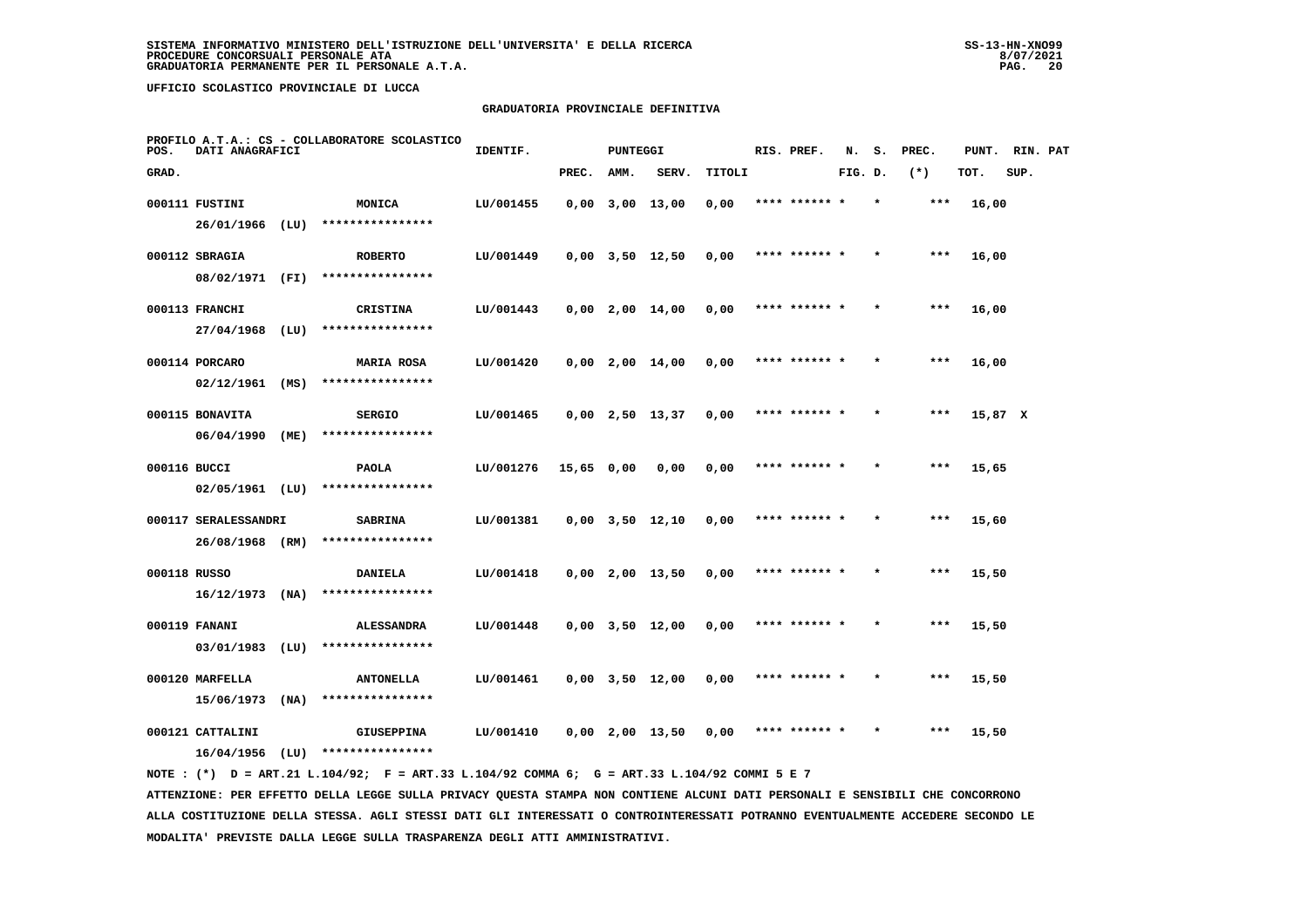# **GRADUATORIA PROVINCIALE DEFINITIVA**

| POS.       | DATI ANAGRAFICI                   |      | PROFILO A.T.A.: CS - COLLABORATORE SCOLASTICO | IDENTIF.  |            | <b>PUNTEGGI</b> |                       |        | RIS. PREF.    | N.      | s. | PREC. | PUNT. | RIN. PAT |  |
|------------|-----------------------------------|------|-----------------------------------------------|-----------|------------|-----------------|-----------------------|--------|---------------|---------|----|-------|-------|----------|--|
| GRAD.      |                                   |      |                                               |           | PREC.      | AMM.            | SERV.                 | TITOLI |               | FIG. D. |    | $(*)$ | TOT.  | SUP.     |  |
| 000122 MEI |                                   |      | STELLA                                        | LU/001437 |            |                 | $0,00$ $3,50$ $12,00$ | 0,00   | **** ****** * |         |    | ***   | 15,50 |          |  |
|            | 11/08/1988 (LU)                   |      | ****************                              |           |            |                 |                       |        |               |         |    |       |       |          |  |
|            | 000123 BARRETTA                   |      | <b>FRANCESCA</b>                              | LU/001406 |            |                 | $0,00$ 2,00 13,10     | 0,00   | **** ****** * |         |    | $***$ | 15,10 |          |  |
|            | 09/08/1976                        | (NA) | ****************                              |           |            |                 |                       |        |               |         |    |       |       |          |  |
|            | 000124 BIAGIOTTI                  |      | <b>FRANCESCA</b>                              | LU/001458 |            |                 | $0,00$ $3,50$ $11,50$ | 0,00   | **** ****** * |         |    | ***   | 15,00 |          |  |
|            | $14/12/1978$ (LI)                 |      | ****************                              |           |            |                 |                       |        |               |         |    |       |       |          |  |
|            | 000125 BARSOTTELLI                |      | <b>SERENA</b>                                 | LU/001318 | 13,20 0,00 |                 | 1,35                  | 0,00   | **** ****** * |         |    | ***   | 14,55 |          |  |
|            | 04/12/1985                        | (LU) | ****************                              |           |            |                 |                       |        |               |         |    |       |       |          |  |
|            | 000126 SILVESTRE                  |      | DANILO                                        | LU/001430 |            |                 | $0,00$ 2,50 12,05     | 0,00   | **** ****** * |         |    | ***   | 14,55 |          |  |
|            | 03/03/1970                        | (TA) | ****************                              |           |            |                 |                       |        |               |         |    |       |       |          |  |
|            | 000127 IMPERATO                   |      | MICAELA<br>****************                   | LU/001432 |            |                 | $0,00$ 2,00 12,50     | 0,00   | **** ****** * |         |    | $***$ | 14,50 |          |  |
|            | 09/04/1989                        | (NA) |                                               |           |            |                 |                       |        |               |         |    |       |       |          |  |
|            | 000128 CIRELLI<br>28/08/1984 (NA) |      | CIRO<br>****************                      | LU/001421 |            |                 | $0,00$ 2,00 12,00     | 0,00   | **** ****** * |         |    | ***   | 14,00 |          |  |
|            |                                   |      |                                               |           |            |                 |                       |        |               |         |    |       |       |          |  |
|            | 000129 BALDUCCI<br>23/11/1965     | (LU) | <b>PAOLA</b><br>****************              | LU/001250 |            | 7,70 0,00       | 4,45                  | 0,00   | **** ****** * |         |    | $***$ | 12,15 |          |  |
|            |                                   |      |                                               |           |            |                 |                       |        | **** ****** * |         |    | ***   |       |          |  |
|            | 000130 BONUCCELLI<br>29/05/1985   | (LU) | <b>ALESSANDRA</b><br>****************         | LU/001413 |            | $0,00$ 3,50     | 7,65                  | 0,00   |               |         |    |       | 11,15 |          |  |
|            | 000131 SILVESTRE                  |      | ANNA                                          | LU/001377 |            | $0,00$ 3,00     | 6,41                  | 0,00   | **** ****** * |         |    | ***   | 9,41  |          |  |
|            | 16/08/1978                        | (TA) | ****************                              |           |            |                 |                       |        |               |         |    |       |       |          |  |
|            | 000132 FORMISANO                  |      | <b>STEFANO</b>                                | LU/001253 |            | 8,20 0,00       | 1,20                  | 0,00   | **** ****** * |         |    | ***   | 9,40  |          |  |
|            | 14/12/1975                        | (NA) | ****************                              |           |            |                 |                       |        |               |         |    |       |       |          |  |
|            |                                   |      |                                               |           |            |                 |                       |        |               |         |    |       |       |          |  |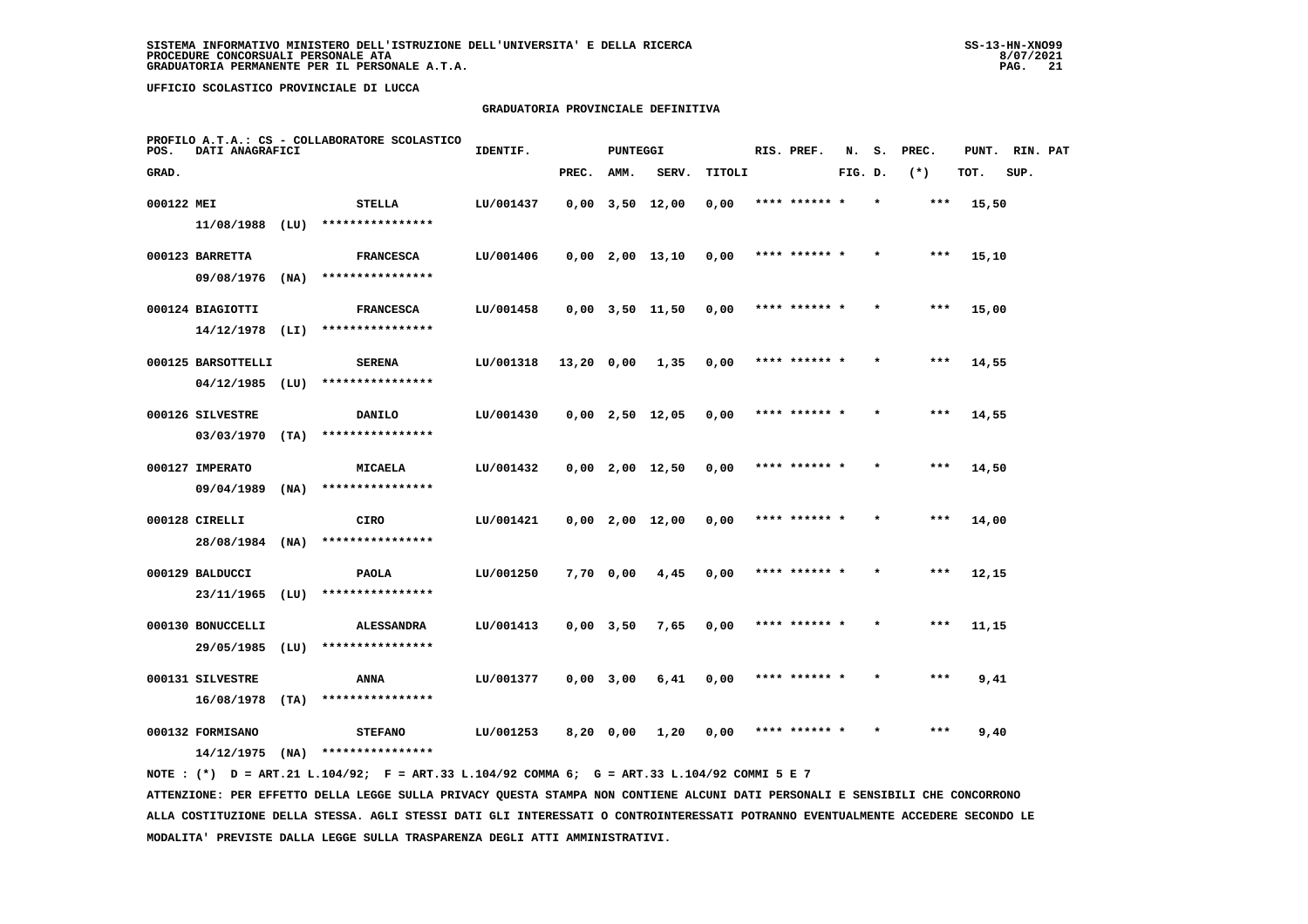### **GRADUATORIA PROVINCIALE DEFINITIVA**

| POS.         | PROFILO A.T.A.: CS - COLLABORATORE SCOLASTICO<br>DATI ANAGRAFICI | RIS. PREF.<br>IDENTIF.<br>PUNTEGGI |                  |           |             |      | N.    | s.     | PREC. | PUNT.         | RIN. PAT |         |       |      |      |  |
|--------------|------------------------------------------------------------------|------------------------------------|------------------|-----------|-------------|------|-------|--------|-------|---------------|----------|---------|-------|------|------|--|
| GRAD.        |                                                                  |                                    |                  |           | PREC.       | AMM. | SERV. | TITOLI |       |               | FIG. D.  |         | $(*)$ | TOT. | SUP. |  |
|              | 000133 ROCCHI                                                    |                                    | <b>SELENE</b>    | LU/001472 | $0,00$ 3,50 |      | 5,15  | 0,00   |       | **** ****** * |          | $\star$ | $***$ | 8,65 |      |  |
|              | 21/10/1991                                                       | (LU)                               | **************** |           |             |      |       |        |       |               |          |         |       |      |      |  |
| 000134 BIRRA |                                                                  |                                    | <b>RAFFAELE</b>  | LU/001469 | 0,00        | 2,50 | 4,75  | 0,00   |       | **** ****** * |          | $\star$ | $***$ | 7,25 |      |  |
|              | 23/07/1989                                                       | (MA)                               | **************** |           |             |      |       |        |       |               |          |         |       |      |      |  |
|              | 000135 VITALE                                                    |                                    | <b>SERENA</b>    | LU/001259 | 5,500,00    |      | 1,65  | 0,00   |       | **** ****** * |          | $\star$ | $***$ | 7,15 |      |  |
|              | 20/07/1972                                                       | (MA)                               | **************** |           |             |      |       |        |       |               |          |         |       |      |      |  |
|              | 000136 D'ASCIA                                                   |                                    | <b>PASQUALE</b>  | LU/001313 | 5,60        | 0,00 | 1,35  | 0,00   |       | **** ****** * |          | $\star$ | $***$ | 6,95 |      |  |
|              | 06/02/1969                                                       | (NA)                               | **************** |           |             |      |       |        |       |               |          |         |       |      |      |  |
|              | 000137 CARBONE                                                   |                                    | <b>ANTONINO</b>  | LU/001466 | $0,00$ 3,00 |      | 3,75  | 0,00   |       | **** ****** * |          | $\star$ | $***$ | 6,75 |      |  |
|              | 27/09/1988                                                       | (RM)                               | **************** |           |             |      |       |        |       |               |          |         |       |      |      |  |
|              | 000138 GALGANI                                                   | <b>SILVIA</b>                      |                  | LU/001292 | 4,40        | 0,00 | 1,35  | 0,00   |       | **** ****** * |          |         | ***   | 5,75 |      |  |
|              | 31/03/1968                                                       | (LU)                               | **************** |           |             |      |       |        |       |               |          |         |       |      |      |  |

 **NOTE : (\*) D = ART.21 L.104/92; F = ART.33 L.104/92 COMMA 6; G = ART.33 L.104/92 COMMI 5 E 7**

 **ATTENZIONE: PER EFFETTO DELLA LEGGE SULLA PRIVACY QUESTA STAMPA NON CONTIENE ALCUNI DATI PERSONALI E SENSIBILI CHE CONCORRONO ALLA COSTITUZIONE DELLA STESSA. AGLI STESSI DATI GLI INTERESSATI O CONTROINTERESSATI POTRANNO EVENTUALMENTE ACCEDERE SECONDO LE MODALITA' PREVISTE DALLA LEGGE SULLA TRASPARENZA DEGLI ATTI AMMINISTRATIVI.**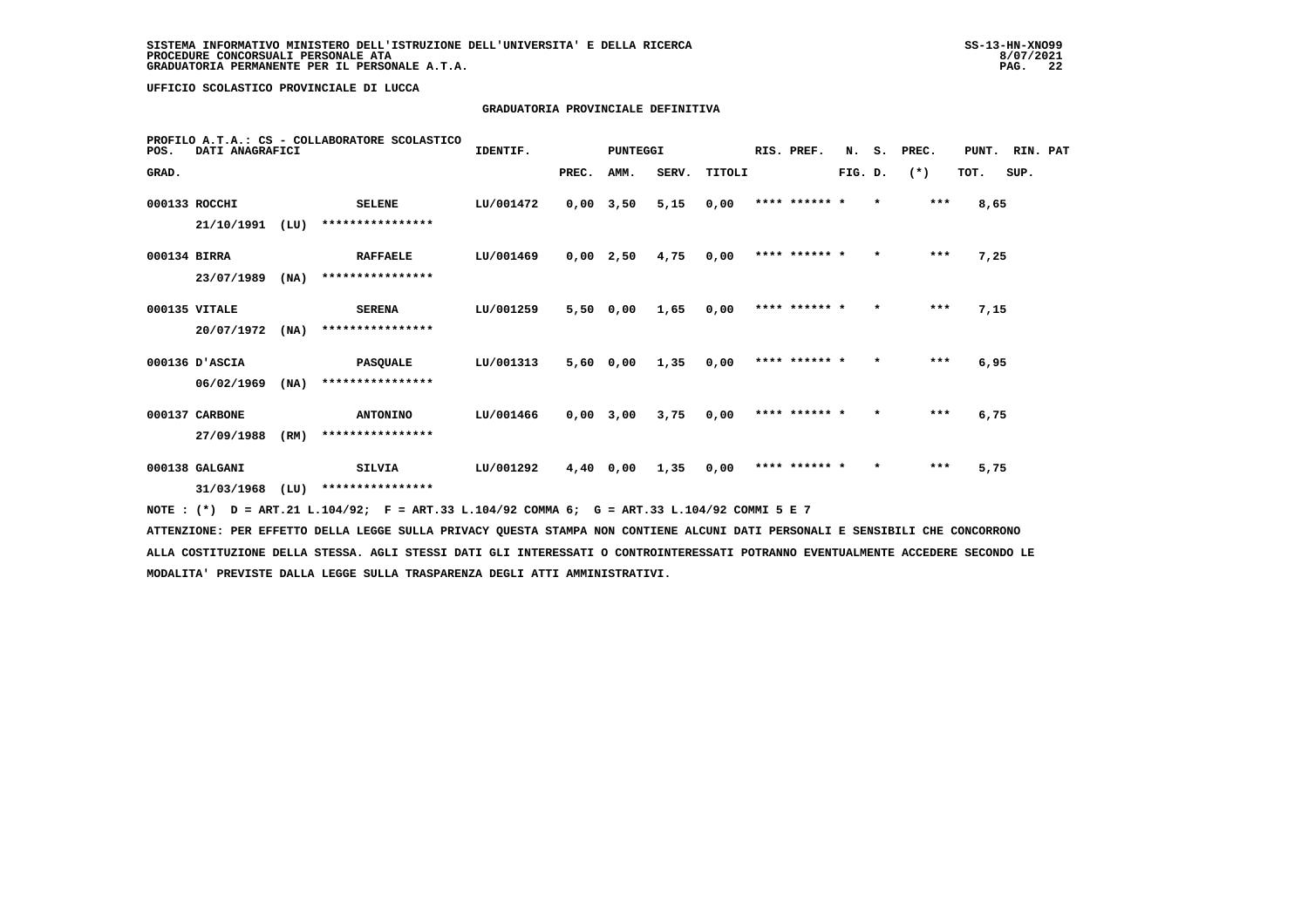### **GRADUATORIA PROVINCIALE DEFINITIVA**

 **PROFILO A.T.A.: GA - GUARDAROBIERE**

 **NON CI SONO ASPIRANTI DA STAMPARE**